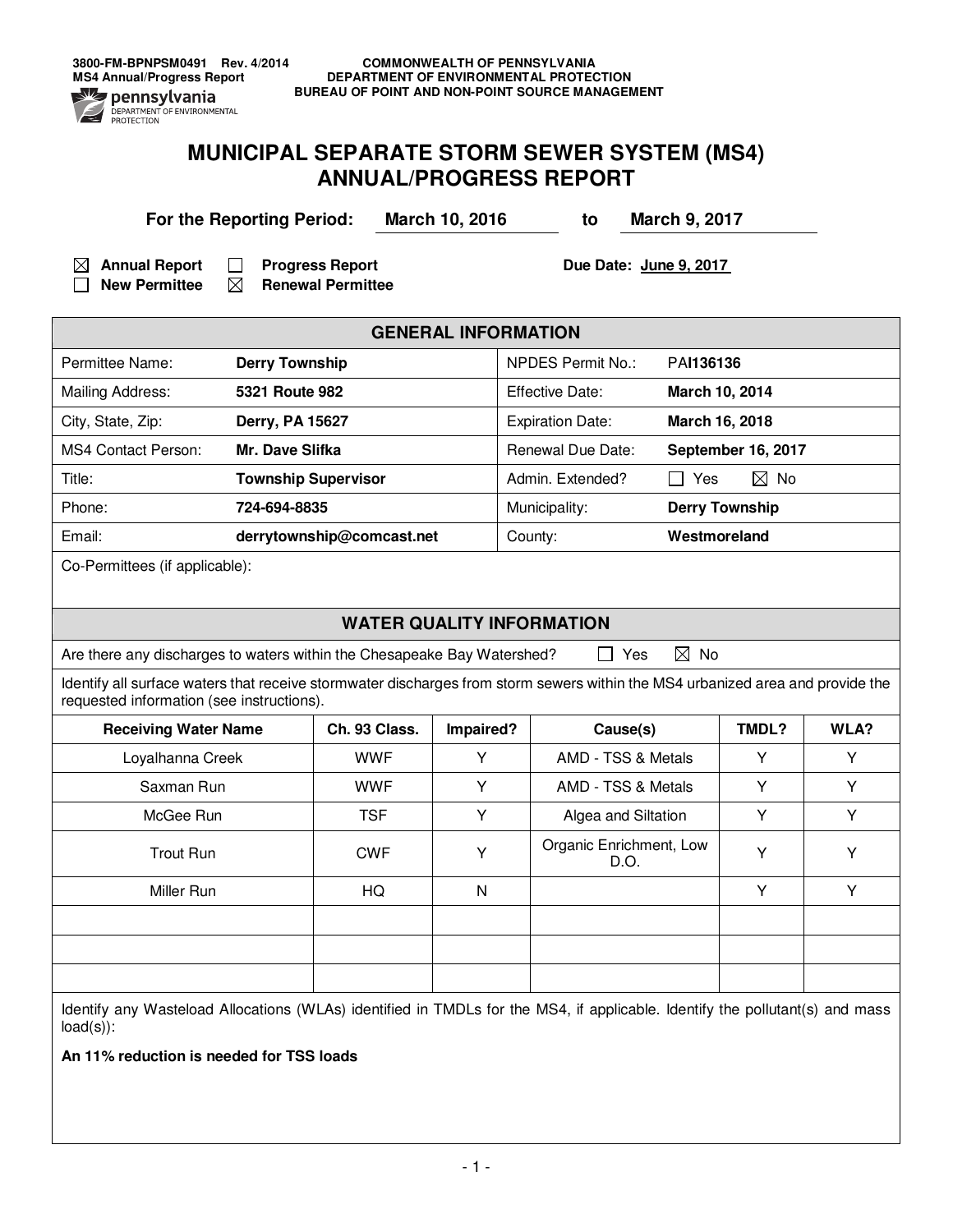#### **3800-PM-BPNPSM0XXX 4/2013 COMMONWEALTH OF PENNSYLVANIA MS4 Annual/Progress Report DEPARTMENT OF ENVIRONMENTAL PROTECTION BUREAU OF POINT AND NON-POINT SOURCE MANAGEMENT**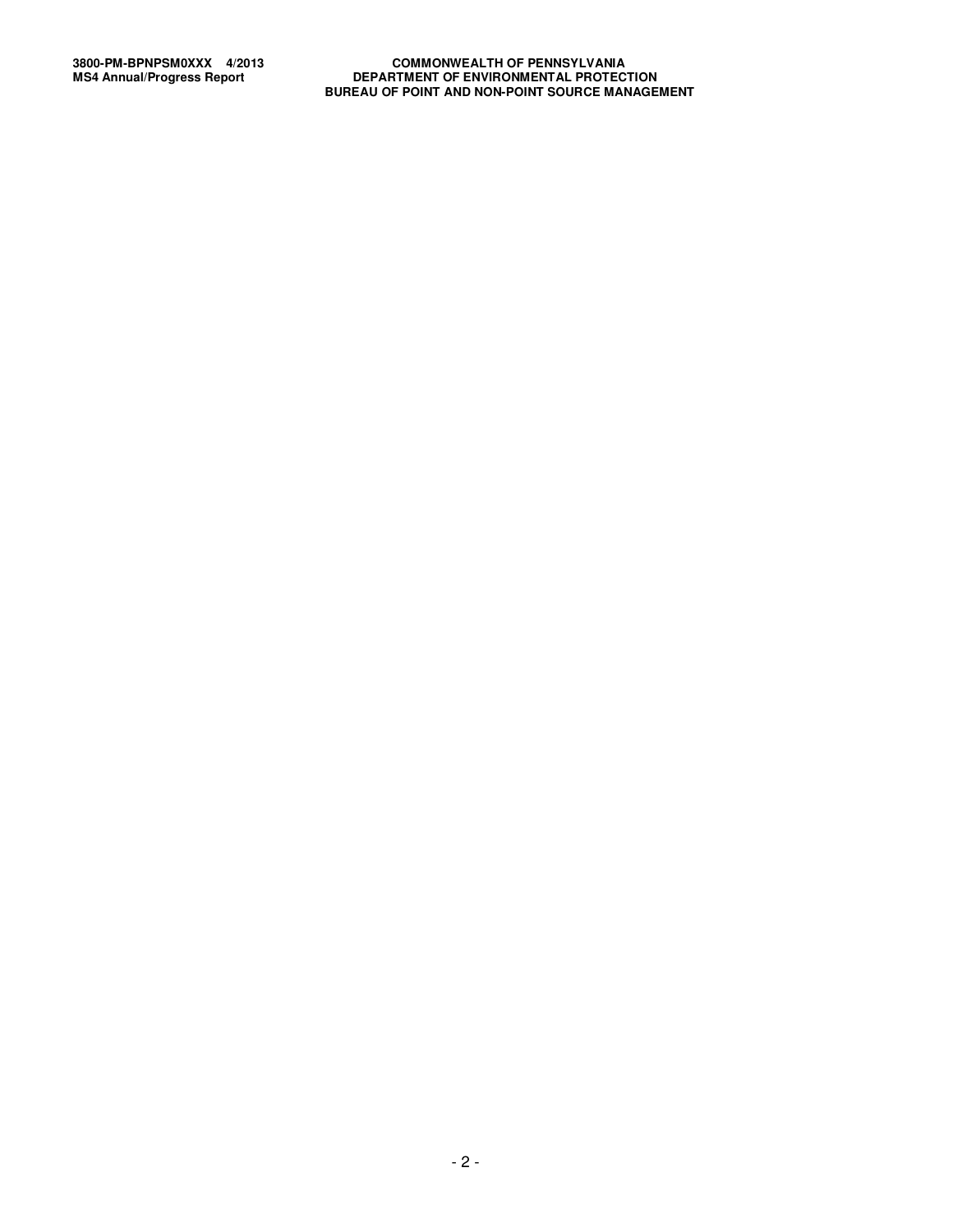### **GENERAL MINIMUM CONTROL MEASURE (MCM) INFORMATION**

Have you completed all MCM activities required by the permit for this reporting period?  $\boxtimes$  Yes  $\Box$  No

Provide current contact name and phone number information for the required MCMs (if same as page 1, leave blank):

| <b>MCM</b>                                                                          | <b>Contact Name</b>     | <b>Phone</b> |
|-------------------------------------------------------------------------------------|-------------------------|--------------|
| #1 Public Education and Outreach on Storm Water Impacts                             | Dave Slifka, Supervisor | 724-694-8835 |
| #2 Public Involvement/Participation                                                 | Dave Slifka, Supervisor | 724-694-8835 |
| #3 Illicit Discharge Detection and Elimination (IDD&E)                              | Dave Slifka, Supervisor | 724-694-8835 |
| #4 Construction Site Storm Water Runoff Control                                     | Dave Slifka, Supervisor | 724-694-8835 |
| #5 Post-Construction Storm Water Management in New Development<br>and Redevelopment | Dave Slifka, Supervisor | 724-694-8835 |
| #6 Pollution Prevention / Good Housekeeping                                         | Dave Slifka, Supervisor | 724-694-8835 |

### **MCM #1 – PUBLIC EDUCATION AND OUTREACH ON STORM WATER IMPACTS**

### **BMP #1: Develop, implement and maintain a written Public Education and Outreach Program**

**Measurable Goal**: *For new permittees a Public Education and Outreach Program (PEOP) shall be developed and implemented*  during the first year of permit coverage and shall be re-evaluated each permit year thereafter and revised as needed. For renewal *permittees, the existing PEOP shall be reviewed and revised as necessary. The permittee's PEOP shall be designed to achieve measurable improvements in the target audience's understanding of the causes and impacts of stormwater pollution and the steps they can take to prevent it.*

- 1. For new permittees only, attach the written PEOP or a summary thereof to the first report submitted to DEP.
- 2. If you are not a new permittee, did you complete and submit your written PEOP to DEP?  $\boxtimes$  Yes  $\Box$  No If Yes, provide the latest submission date: **September 2012**
- 3. Date of last evaluation of or revision to the PEOP: **June 2016**
- 4. What were the plans and goals for public education and outreach for the reporting period?

**Continue displaying stormwater posters and educational pamphlets at the township office. Pamphlets include 'When it Rains, It Drains' brochure and 'Construction Runoff' flyer which is also included in building permit applications. Township office has 'Homeowner's Guide to Stormwater' guidebook available to residents at the township building. Township website provides information on household recycling and garbage collection** 

5. Did the MS4 achieve its goal(s) for the PEOP during the reporting period?  $\boxtimes$  Yes  $\Box$  No

Explain the rationale for your answer:

**Various stormwater educational documents are available and distributed at the Township along with information on the townwship website about proper handling of refuse. The Township supervisor verbally informed township residents on MS4 and stormwater related issues during road maintenance or construction activities** 

6. Identify specific plans and goals for public education and outreach for the upcoming year:

**The Township plans to to add stormwater comments to the public meetings to inform the public on storm water issues. The Township plans to update the website with more detailed information for each of the MCM's. The Township will continue to verbally communicate with the public on stormwater related issues during road maintenance or construction activities.** 

**BMP #2: Develop and maintain lists of target audience groups present within the areas served by your MS4**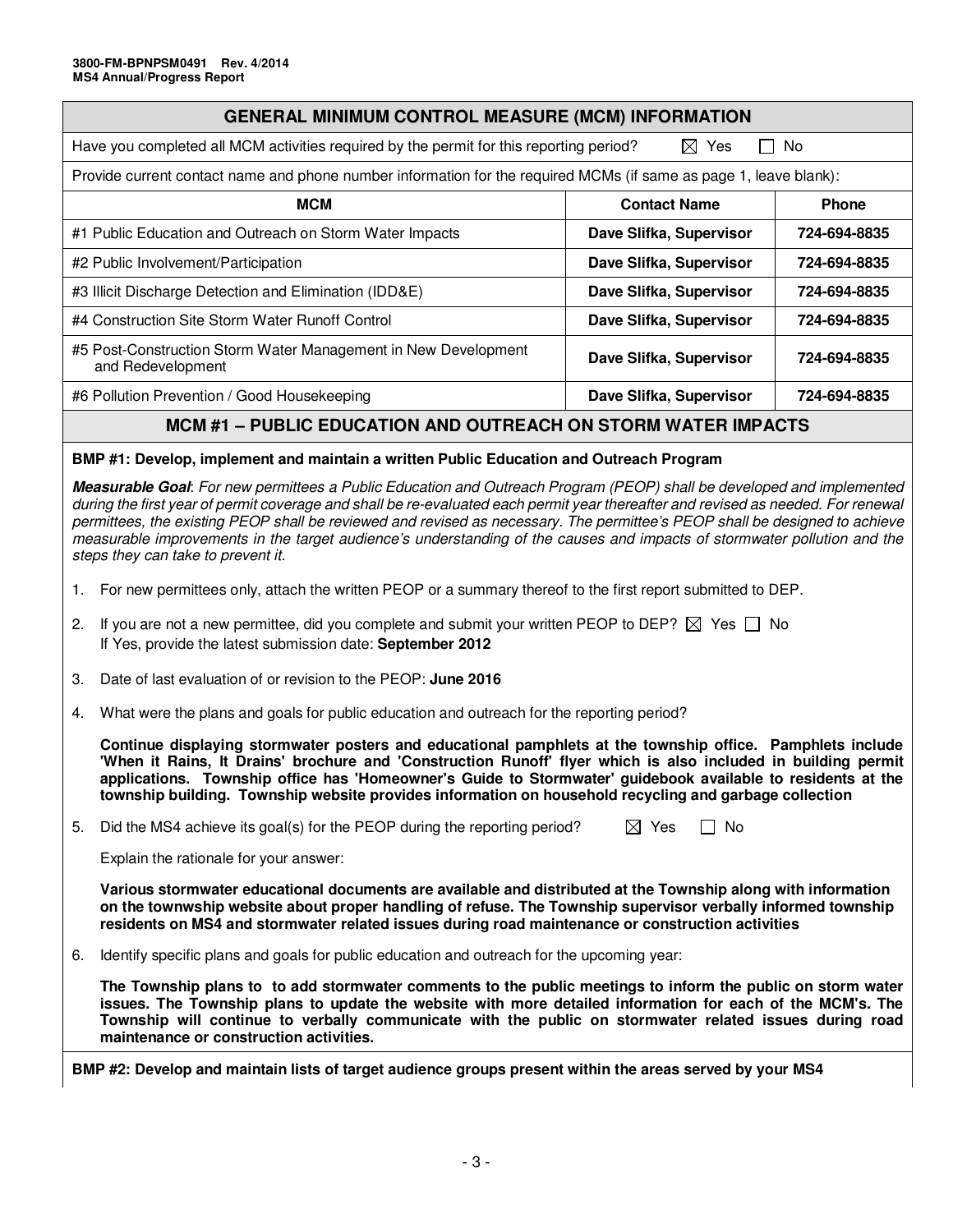**Measurable Goal**: *For new permittees, the lists shall be developed within the first year of coverage under the permit and reviewed and updated as necessary every year thereafter. For renewal permittees, the lists shall continue to be reviewed and updated annually.*

- 1. For new permittees only, attach your target audience list(s) to the first report submitted to DEP.
- 2. If you are not a new permittee, did you complete and submit your target audience list to DEP?  $\boxtimes$  Yes  $\Box$  No If Yes, provide the latest submission date: **9/12/12**
- 3. Date of last review or revision to target audience list(s): **June 2016**

### **BMP #3: Annually publish at least one educational item on your Stormwater Management Program**

**Measurable Goal**: *For new permittees, stormwater educational and informational items shall be produced and published in print and/or on the Internet within the first year of permit coverage. In subsequent years (and for renewal permittees), the list of items published and the content in these items shall be reviewed, updated, and maintained annually. Your publications shall contain stormwater educational information that addresses one or more of the 6 MCMs.*

- 1. For new permittees only, attach your published stormwater educational or informational materials to the first report submitted to DEP.
- 2. If you are not a new permittee, did you complete and submit your published stormwater educational or informational materials to DEP?  $\boxtimes$  Yes  $\Box$  No If Yes, provide the latest submission date: **9/12/12**
- 3. Do you have a municipal newsletter?  $\Box$  Yes  $\boxtimes$  No If Yes, how often was it published during the reporting period and what MS4-related material did it contain?
- 4. Do you have a municipal website?  $\boxtimes$  Yes  $\Box$  No (URL: **www.derrytownship.com**) If Yes, what MS4-related material does it contain? **It has information on working with westmoreland cleanways for household electronics recycling, household refuse collection**
- 5. Describe any other method(s) used during the reporting period to provide information on stormwater to the public: **Stormwater posters displayed at Township office, 'Homeowner's Guide to Stormwater Runoff' and 'When it Rains, It Drains' brochures kept and distributed at township office**
- 6. Date of most recent review and/or update to published stormwater educational materials: **June 2016**
- 7. Identify specific plans for the publication of stormwater materials for the upcoming year: **Add more specific stormwater information and more detailed information on each MCM to the webpage on Township website, installing inlet markings on or near storm inlets. The Township plans to coordinate with the City of Latrobe and Unity Township on MS4 information to publish an article in the Latrobe Bulletin.**

### **BMP #4: Distribute stormwater educational materials to the target audiences**

**Measurable Goal**: *All permittees shall select and utilize at least two distribution methods in each permit year. These are in addition to the newsletter and website provisions of BMP #3.*

Identify the two additional methods of distributing stormwater educational materials during the previous year (e.g., displays, posters, signs, pamphlets, booklets, brochures, radio, local cable TV, newspaper articles, other advertisements, bill stuffers, posters, presentations, conferences, meetings, fact sheets, giveaways, or storm drain stenciling).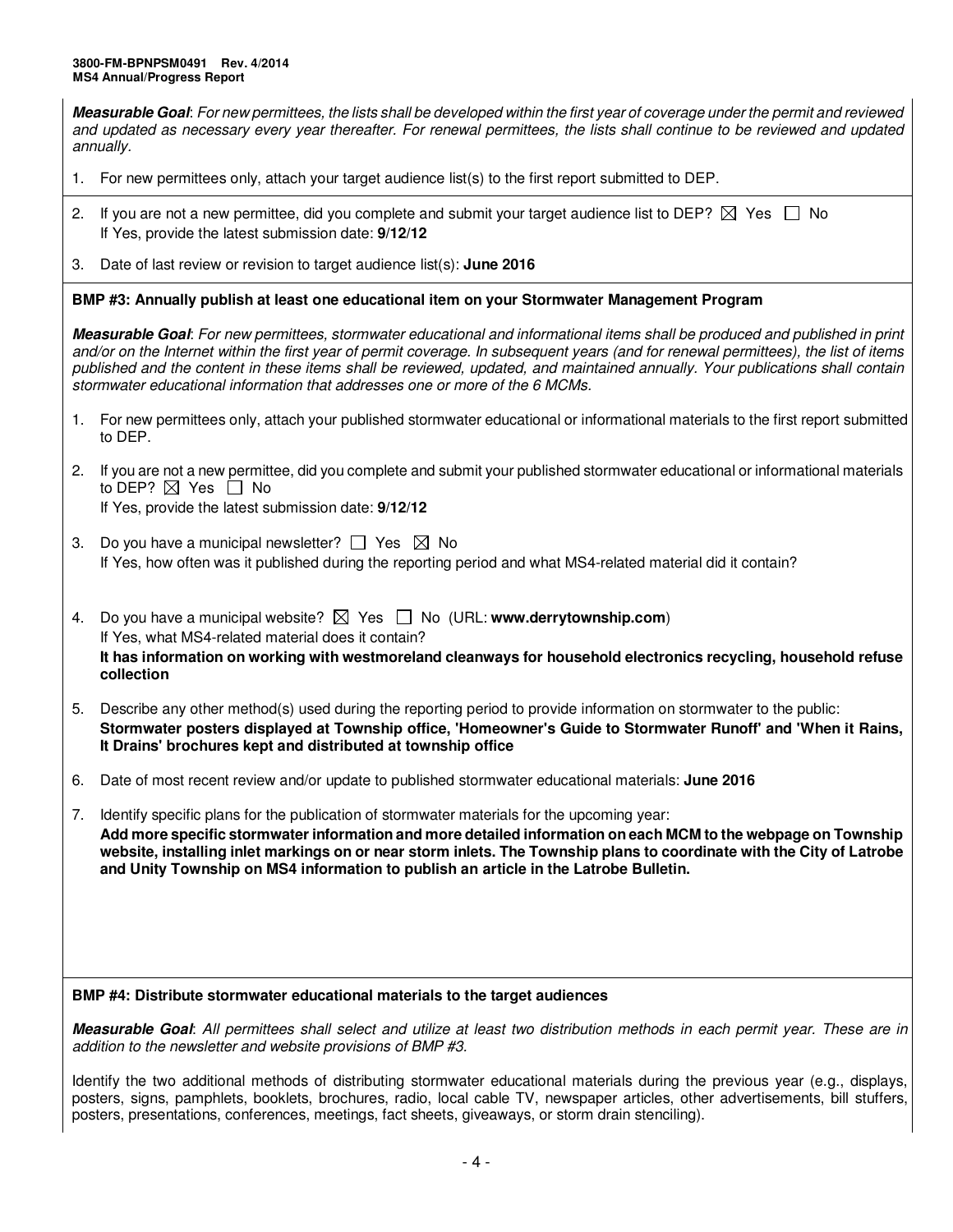**Stormwater posters displayed at Township office, 'Homeowner's Guide to Stormwater Runoff' and 'When it Rains, It Drains' brochures kept and distributed at township office. The township plans on sending a letter out to local businesses to ask permission to post MS4 information on their bulletin boards. The township will also be adding Stormwater statements to the monthly public meetings.**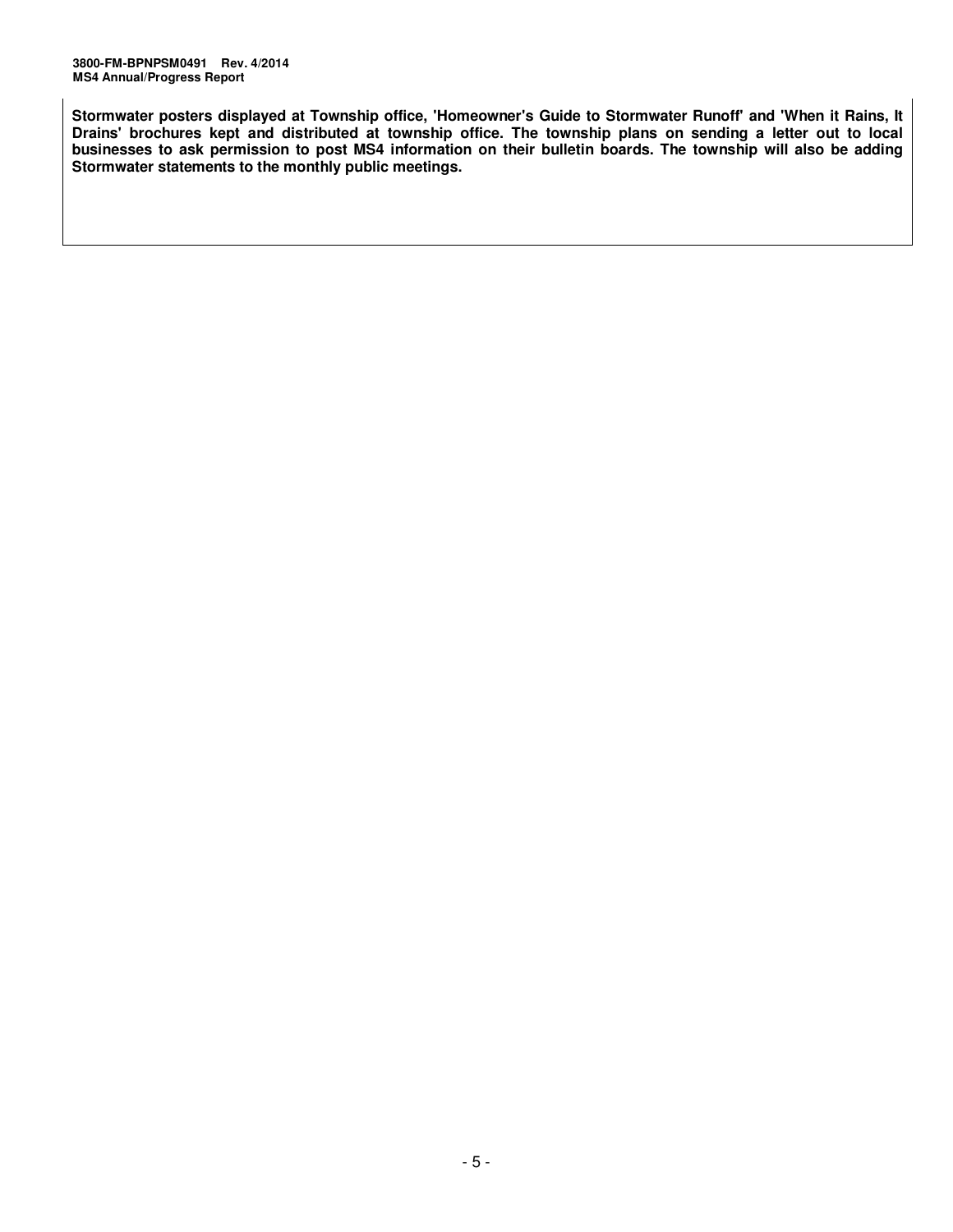## **MCM #2 – PUBLIC INVOLVEMENT/PARTICIPATION**

### **BMP #1: Develop, implement and maintain a written Public Involvement and Participation Program (PIPP)**

**Measurable Goal**: *A new permittee's PIPP shall be developed and implemented during the first year of coverage under this General Permit. All permittees shall re-evaluate the PIPP each permit year and revise as needed. Your PIPP shall include, but not be limited to:*

- *a. Opportunities for the public to participate in the decision-making processes associated with the development, implementation, and update of programs and activities related to this General Permit.*
- *b. Methods of routine communication to groups such as watershed associations, environmental advisory committees, and other environmental organizations that operate within proximity to the permittee's regulated small MS4s or their receiving waters.*
- *c. Making your periodic reports available to the public on your website, at your municipal offices, or by US Mail upon request.*
- 1. For new permittees only, attach your written PIPP or a summary thereof to the first report submitted to DEP.
- 2. If you are not a new permittee, did you complete and submit your written PIPP or summary to DEP?  $\boxtimes$  Yes  $\Box$  No If Yes, provide the latest submission date: **9/12/12**
- 3. Date of last review and/or update to the PIPP: **June 2016**

4. Explain how your PIPP addresses items a, b and c of the Measurable Goal: **Monthly public meetings to provide a forum to discuss stormwater issues and concerns as well as to inform attendees of what they can do to assist with preventing stormwater pollution.** 

**The PIPP plan addresses the reaching out of the Township to various civic, outdoors and environmental groups for help with storm drain inlet marking and distribution of educational material.** 

**The Township will maintain the PIPP plan at the Township office as well as include it on their website when an MS4 webpage is created.** 

**The Township will be sending a letter to local businesses asking for permission to post information on what residents can do to prevent stormwater related issues to try to reach out to more residents.**

**BMP #2: Prior to adoption of any ordinance (municipal permittees) or SOP (non-municipal permittees) required by the permit, provide adequate public notice and opportunities for public review, input, and feedback.**

**Measurable Goal**: *Advertise any proposed MS4 Stormwater Management Ordinance or SOP, provide opportunities for public comment, evaluate any public input and feedback, and document the comments received and the municipality's response.*

- 1. Was an MS4-related ordinance or SOP developed during the reporting period?  $\Box$  Yes  $\boxtimes$  No
- 2. If Yes, describe how you advertised the draft ordinance and how you provided opportunities for public review, input and feedback:

3. If an ordinance or SOP was enacted/developed or amended during the reporting period, provide the following information:

| Ordinance No. / SOP Name | Date of Public Notice | Date of Public Hearing | <b>Date Enacted</b> |
|--------------------------|-----------------------|------------------------|---------------------|
|                          |                       |                        |                     |
|                          |                       |                        |                     |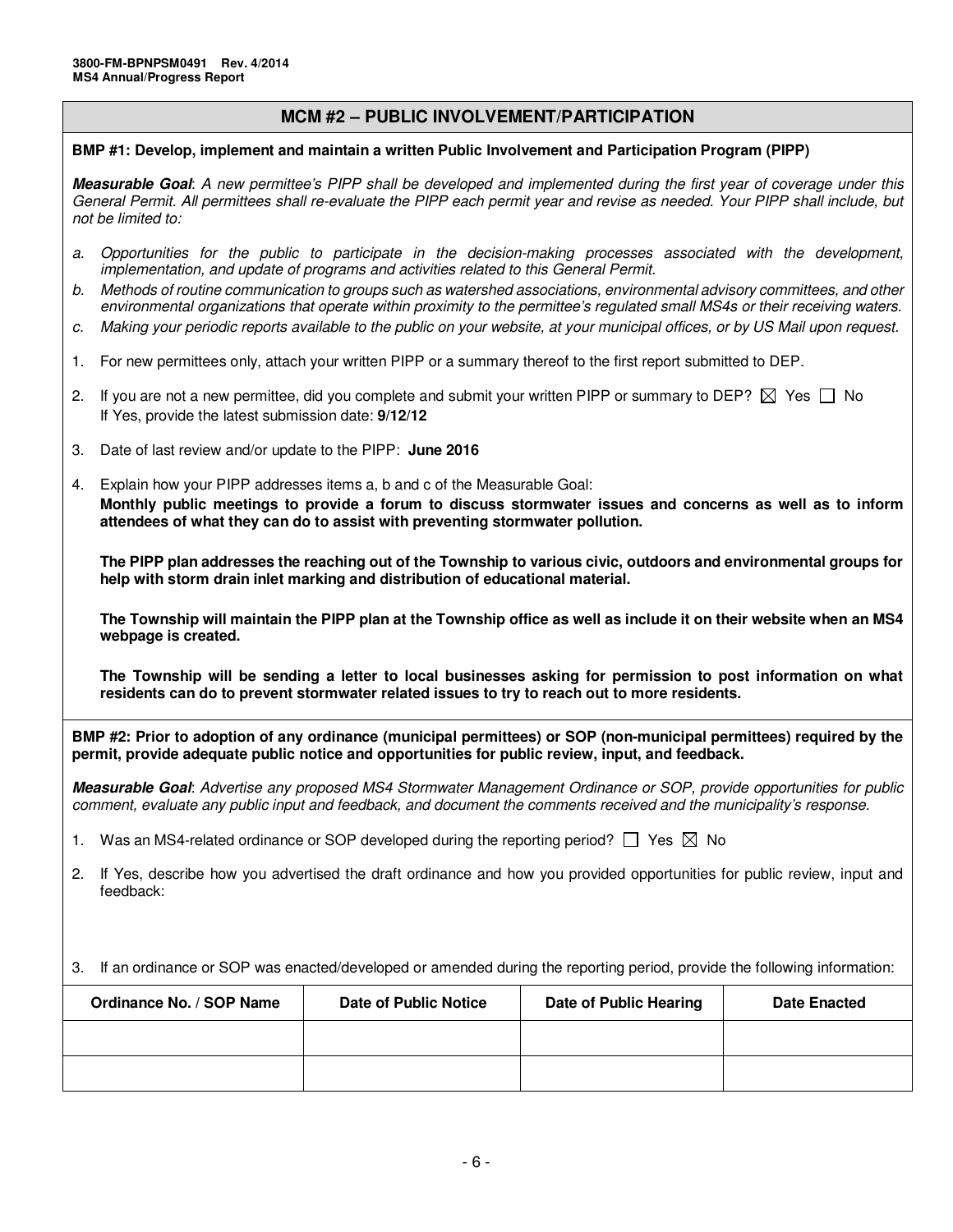**BMP #3: Regularly solicit public involvement and participation from the target audience groups. This should include an effort to solicit public reporting of suspected illicit discharges. Assist the public in their efforts to help implement your SWMP. Conduct public meetings to discuss the on-going implementation of your SWMP.**

**Measurable Goals***: Conduct at least one public meeting per year to solicit public involvement and participation from target audience groups. The public should be given reasonable notice through the usual outlets a reasonable period in advance of each meeting. During the meetings, you should present a summary of your progress, activities, and accomplishments with implementation of your SWMP, and you should provide opportunities for the public to provide feedback and input. Your presentation can be made at specific MS4 meetings or during any other public meeting. Under this MCM, you should document and report instances of cooperation and participation in your activities; presentations you made to local watershed organizations and conservation organizations; and similar instances of participation or coordination with organizations in your community. You also should document and report activities in which members of the public assisted or participated in your meetings and in the implementation of your SWMP, including education activities or organized implementation efforts such as cleanups, monitoring, storm drain stenciling, or others.*

1. Date of the public meeting(s): **Regular monthly public meetings allow a forum for public to bring stormwater issues to the Supervisors' attention. No special MS4-related meetings were held.**

2. How were meeting(s) advertised to the public? **Regular public meetings are advertized through the Township website, a notice posted at the Township office and an ad in Latrobe Bulletin.**

- 3. Indicate where the meeting(s) were held and the number of attendees: **Public meetings are held at the Township Supervisors public meeting room.**
- 4. What types of MS4-related activities did you solicit public involvement and participation for? **No specific MS4 related activites were addressed during this reporting period.**
- 5. What MS4-related activities did the public participate in? **No public participated during this reporting period.**

# **MCM #3 – ILLICIT DISCHARGE DETECTION AND ELIMINATION (IDD&E)**

**BMP #1: You shall develop and implement a written program for the detection, elimination, and prevention of illicit discharges into your regulated MS4s. Your program shall include dry weather field screening of outfalls for nonstormwater flows, and sampling of dry weather discharges for selected chemical and biological parameters. Test results shall be used as indicators of possible discharge sources.** 

**Measurable Goal***: For new permittees, the IDD&E program shall be developed during the first year of coverage under this General Permit and shall be implemented and evaluated each year thereafter. For renewal permittees, the existing IDD&E program shall continue to be implemented and evaluated annually. Records shall be kept of all outfall inspections, flows observed, results of field screening and testing, and other follow-up investigation and corrective action work performed under this program.*

- 1. For new permittees only, attach your written IDD&E program to the first report.
- 2. If you are not a new permittee, did you complete and submit your written IDD&E program to DEP?  $\boxtimes$  Yes  $\Box$  No If Yes, provide the latest submission date: **9/12/12**
- 3. Date of last review and/or update to IDD&E program: **June 2016**

**BMP #2: Develop and maintain a map of your regulated small MS4. The map must also show the location of all outfalls and the locations and names of all surface waters of the Commonwealth (e.g., creek, stream, pond, lake, basin, swale, channel) that receive discharges from those outfalls.**

**Measurable Goals***: For new permittees, develop the map(s) of your regulated small municipal separate storm sewer systems and the information on all outfalls from your regulated small MS4 by the end of the fourth (4th) year of permit coverage. For renewal permittees, the existing map(s) of your regulated small MS4 shall be updated and maintained as necessary during each year of coverage under the permit.*

1. Have you completed a map(s) of all outfalls and receiving waters of your storm sewer system?  $\boxtimes$  Yes  $\Box$  No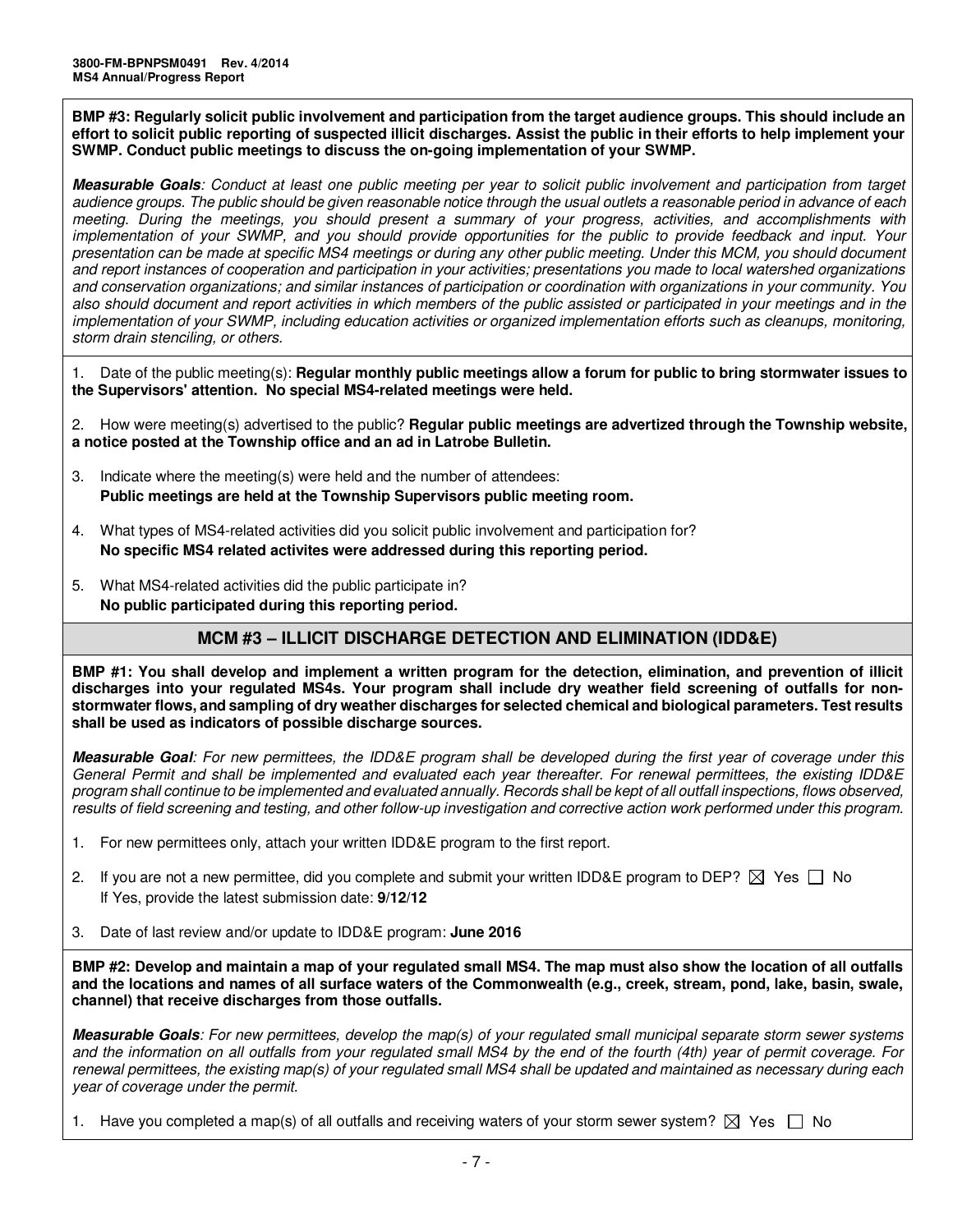- 2. For new permittees only, attach the completed map to the  $4<sup>th</sup>$  year Annual Report.
- 3. Date of last update or revision to map(s): **5/6/16**
- 4. Total number of discharge points in your storm sewer system that: Discharge directly to surface waters (outfalls): **91**  Discharge to storm sewers owned by others: **0**
- 5. Total number of outfalls that are mapped at this time: **91**

**BMP #3: In conjunction with the map(s) created under BMP #2 (either on the same map or on a different map), new permittees shall show, and renewal permittees shall update, the entire storm sewer collection system, including roads, inlets, piping, swales, catch basins, channels, basins, and any other features of the permittee's storm sewer system including municipal boundaries and/or watershed boundaries.**

**Measurable Goals***: For new permittees, develop the map(s) by the end of the fourth (4th) year of coverage under the permit and update and maintain the map(s) as necessary each year of permit coverage thereafter. For renewal permittees, update and maintain the map(s) as necessary during each year of permit coverage.*

- 1. Have you completed a map(s) that includes roads, inlets, piping, swales, catch basins, channels, basins, municipal boundaries and watershed boundaries?  $\Box$  Yes  $\boxtimes$  No
- 2. If Yes, is the map(s) on the same map(s) as for outfalls and receiving waters?  $\Box$  Yes  $\Box$  No
- 3. For new permittees only, attach the completed map to the  $4<sup>th</sup>$  year Annual Report.
- 4. If you are not a new permittee, did you complete and submit your map to DEP?  $\boxtimes$  Yes  $\Box$  No If Yes, provide the latest submission date: **9/12/12**
- 5. Date of last update or revision to map: **June 2017**

**BMP #4: Following the IDD&E program created pursuant to BMP #1, the permittee shall conduct outfall field screening, identify the source of any illicit discharges, and remove or correct any illicit discharges using procedures developed under BMP #1.**

*For all permittees, outfall inspections need to be prioritized according to the perceived chance of illicit discharges within the outfall's contributing drainage area. Observations of each outfall shall be recorded each time an outfall is screened, regardless of the presence of dry weather flow. Proper quality assurance and quality control procedures shall be followed when collecting, transporting or analyzing water samples. All outfall inspection information shall be recorded on the Outfall Reconnaissance Inventory/Sample Collection field sheet excerpted from the Illicit Discharge Detection and Elimination: A Guidance Manual for Program Development and Technical Assessments (CWP, October 2004). Adequate written documentation shall be maintained*  to justify a determination that an outfall flow is not illicit. If an outfall flow is illicit, the actions taken to identify and eliminate the *illicit flow also shall be documented.*

*The results of outfall inspections and actions taken to remove or correct illicit discharges shall be summarized in periodic reports.*

1. For new permittees only, were at least 40% of all outfalls screened during dry weather?  $\Box$  Yes  $\Box$  No

| If Yes for #1, indicate the number screened and the percent of all outfalls it represents. If No for #1, indicate reason(s) why |  |
|---------------------------------------------------------------------------------------------------------------------------------|--|
| this was not completed:                                                                                                         |  |

Are you on pace to screen all outfalls twice during the permit term?  $\Box$  Yes  $\Box$  No

2. For renewal permittees, indicate the percent of outfalls screened during the reporting period: **0**%

Are you on pace to screen all outfalls once during the permit term?  $\Box$  Yes  $\boxtimes$  No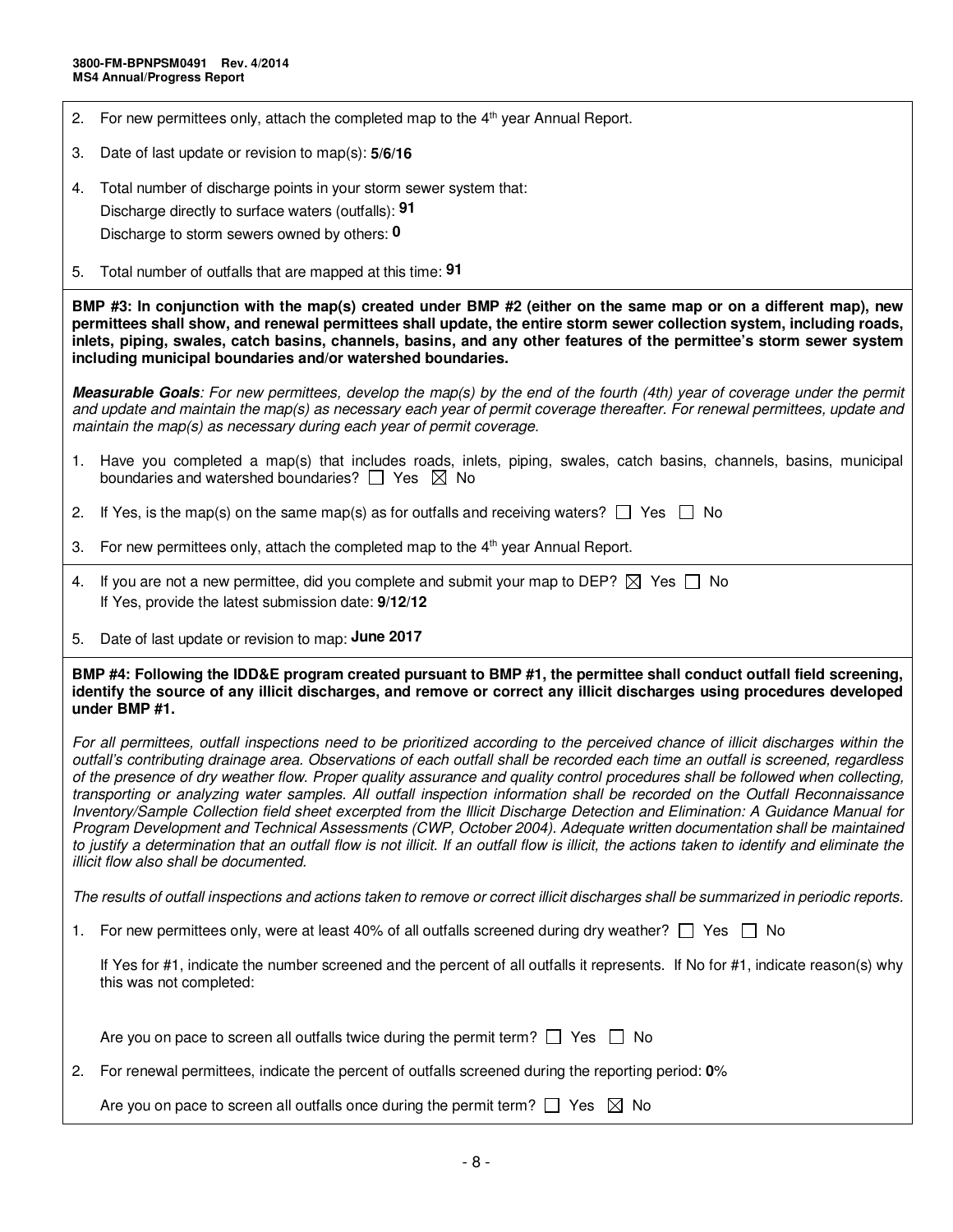#### **3800-FM-BPNPSM0491 Rev. 4/2014 MS4 Annual/Progress Report**

|  |  |  | 3. For all permittees, indicate the percent of outfalls screened that revealed dry weather flows: 0% |  |  |  |
|--|--|--|------------------------------------------------------------------------------------------------------|--|--|--|
|--|--|--|------------------------------------------------------------------------------------------------------|--|--|--|

4. Did any dry weather flows reveal color, turbidity, sheen, odor, floating or submerged solids?  $\Box$  Yes  $\boxtimes$  No

- 5. If Yes for #4, attach all sample results to this report with a map identifying the sample location. Explain the corrective action(s) taken in the attachment.
- 6. Do you use the "Outfall Reconnaissance Inventory / Sample Collection Field Sheet" provided in the permit?

 $\boxtimes$  Yes  $\Box$  No

If No, attach a copy of your monitoring form.

**BMP #5: Enact a stormwater management ordinance (municipal entities) or develop an SOP (non-municipal entities) to implement and enforce a stormwater management program that includes prohibition of non-stormwater discharges to the regulated small MS4.**

**Measurable Goal***: Within the first year of coverage under the permit, new permittees shall enact and implement an ordinance from an Act 167 Plan approved by the Department in 2005 or later, the MS4 Stormwater Management Ordinance; or an ordinance that satisfies all applicable requirements in a completed and signed MS4 Stormwater Management Ordinance Checklist. (For non-municipal permittees, new permittees shall develop and implement a Standard Operating Procedure (SOP) within the first year of coverage).* 

*Renewal permittees must continue to maintain, update, implement, and enforce a Stormwater Management Ordinance that satisfies all applicable requirements. (For non-municipal permittees, the SOP satisfies this requirement. If no existing SOP exists, it should be developed during the first year of coverage).* 

**Measurable Goal***: New permittees shall submit a letter signed by a municipal official, municipal engineer, or the municipal solicitor as an attachment to their first year report certifying the enactment of an ordinance that meets all applicable requirements of this permit. Renewal permittees shall update their existing ordinance, if necessary, and submit documentation of completion to the Department. (For non-municipal permittees, submit the SOP to the first report).*

1. Do you have an ordinance (municipal) or SOP or other mechanism (non-municipal) that prohibits non-stormwater discharges?  $\boxtimes$  Yes  $\Box$  No

If Yes, indicate the date of the ordinance or SOP: **3/02/04**

- 2. For new permittees only, attach an ordinance (or SOP) and letter from an official, engineer or solicitor that prohibits nonstormwater discharges to the first report submitted to DEP.
- 3. If you are not a new permittee, did you complete and submit your ordinance (or SOP) and letter from an official, engineer or solicitor that prohibits non-stormwater discharges to DEP?  $\boxtimes$  Yes  $\Box$  No
- 4. Were there any violations of the ordinance during the reporting period?  $\Box$  Yes  $\boxtimes$  No

If Yes, describe what enforcement actions were taken for each violation:

**BMP #6: Provide educational outreach to public employees, business owners and employees, property owners, the general public and elected officials (i.e., target audiences) about the program to detect and eliminate illicit discharges.**

**Measurable Goals***: During each year of permit coverage, appropriate educational information concerning illicit discharges shall be distributed to the target audiences using methods outlined under MCM #1. If not already established, set up and promote a stormwater pollution reporting mechanism (e.g., a complaint line with message recording) by the end of the first year of permit coverage for the public to use to notify you of illicit discharges, illegal dumping or outfall pollution. Respond to all complaints in a timely and appropriate manner. Document all responses, include the action taken, the time required to take the action, whether the complaint was resolved successfully.*

1. Was IDD&E-related information distributed to public employees, businesses, and the general public during the reporting period?  $\Box$  Yes  $\boxtimes$  No

If Yes, what was distributed?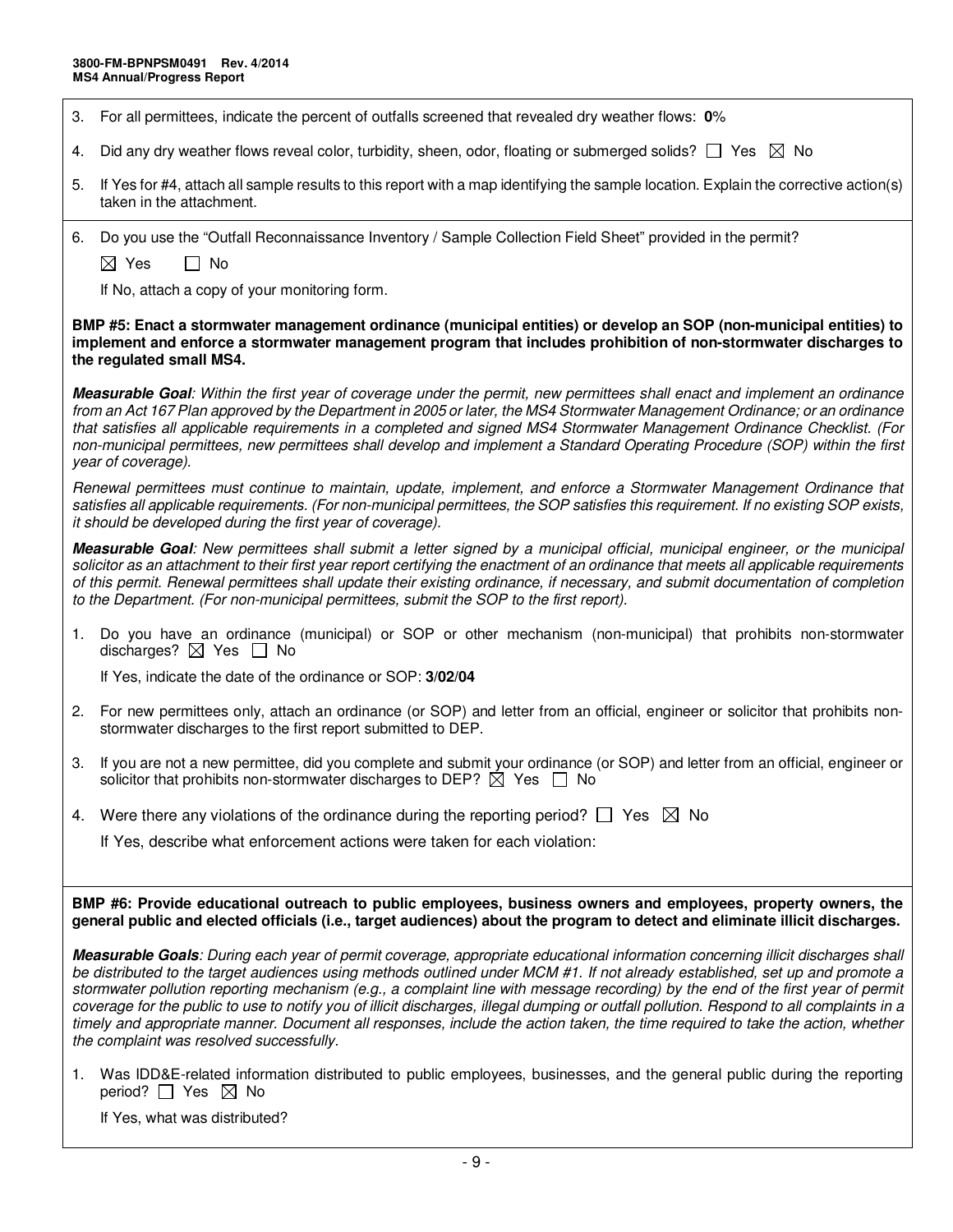#### **3800-FM-BPNPSM0491 Rev. 4/2014 MS4 Annual/Progress Report**

2. Is there a well-publicized method for employees, businesses and the public to report stormwater pollution incidents?

 $\Box$  Yes  $\boxtimes$  No

3. Do you maintain documentation of all responses, action taken, and the time required to take action?  $\Box$  Yes  $\boxtimes$  No

# **MCM #4 – CONSTRUCTION SITE STORM WATER RUNOFF CONTROL**

Are you relying on PA's statewide program for stormwater associated with construction activities to satisfy this MCM?

### $\boxtimes$  Yes  $\Box$  No (If No, complete all remaining questions for this MCM; if Yes, skip to MCM #5).

**BMP #1: Develop your program consisting of all procedures necessary to comply with the requirements of this MCM. Your program shall provide for construction stormwater permitting, construction inspection, and enforcement of installation and maintenance of the necessary E&S control measures. Your program shall describe clearly how your program will be coordinated with DEP's NPDES Construction Stormwater Permitting program.**

**Measurable Goals***: For new permittees, the written program for this MCM shall be developed during the first year of permit coverage; nevertheless, you are responsible for implementation of this MCM during entire term of this permit, including the time you are developing your program.* 

*For all permittees, your program shall be reviewed and updated during each year of permit coverage. The purpose of the written program is to establish clear roles and responsibilities for the implementation of the MCM #4 requirements. An agreement between the permittee, the CCD, and any other resources to be used by the permittee that clearly defines roles for each entity*  is recommended. If an agreement is made, you shall place and keep a written copy in your file, consistent with the Retention of *Records requirements in this Permit. Please note that in accordance with Section A.2.h in Part A of the Authorization to Discharge, as the permittee you are responsible to ensure that implementation of all requirements under this Permit are fulfilled.*

- 1. For new permittees only, attach the written stormwater associated with construction activities program to the first report submitted to DEP.
- 2. If you are not a new permittee, did you complete and submit your written stormwater associated with construction activities program to DEP?  $\boxtimes$  Yes  $\Box$  No

If Yes, provide the latest submission date: **9/12/12**

3. Date of last update or revision to the stormwater associated with construction activities program: **June 2016**

**BMP #2: The permittee shall enact, implement, and enforce an ordinance to require the implementation of erosion and sediment control BMPs, as well as sanctions to ensure compliance.**

**Measurable Goal***: Within the first year of coverage under the permit, new permittees shall enact and implement an ordinance that meets all applicable requirements of this permit. (Non-municipal permittees shall develop and implement an SOP).*

**Measurable Goal***: Permittees shall submit a letter signed by a municipal official, municipal engineer or the municipal solicitor as an attachment to their first periodic report certifying the enactment and implementation of a stormwater management ordinance that meets all requirements of this permit.*

- 1. For new permittees only, attach an ordinance (or SOP) and letter from an official, engineer or solicitor that addresses stormwater associated with construction activities to the first report submitted to DEP.
- 2. If you are not a new permittee, did you complete and submit your ordinance (or SOP) and letter from an official, engineer or solicitor that addresses stormwater associated with construction activities to DEP?  $\boxtimes$  Yes  $\Box$  No

If Yes, provide the latest submission date: **9/12/12**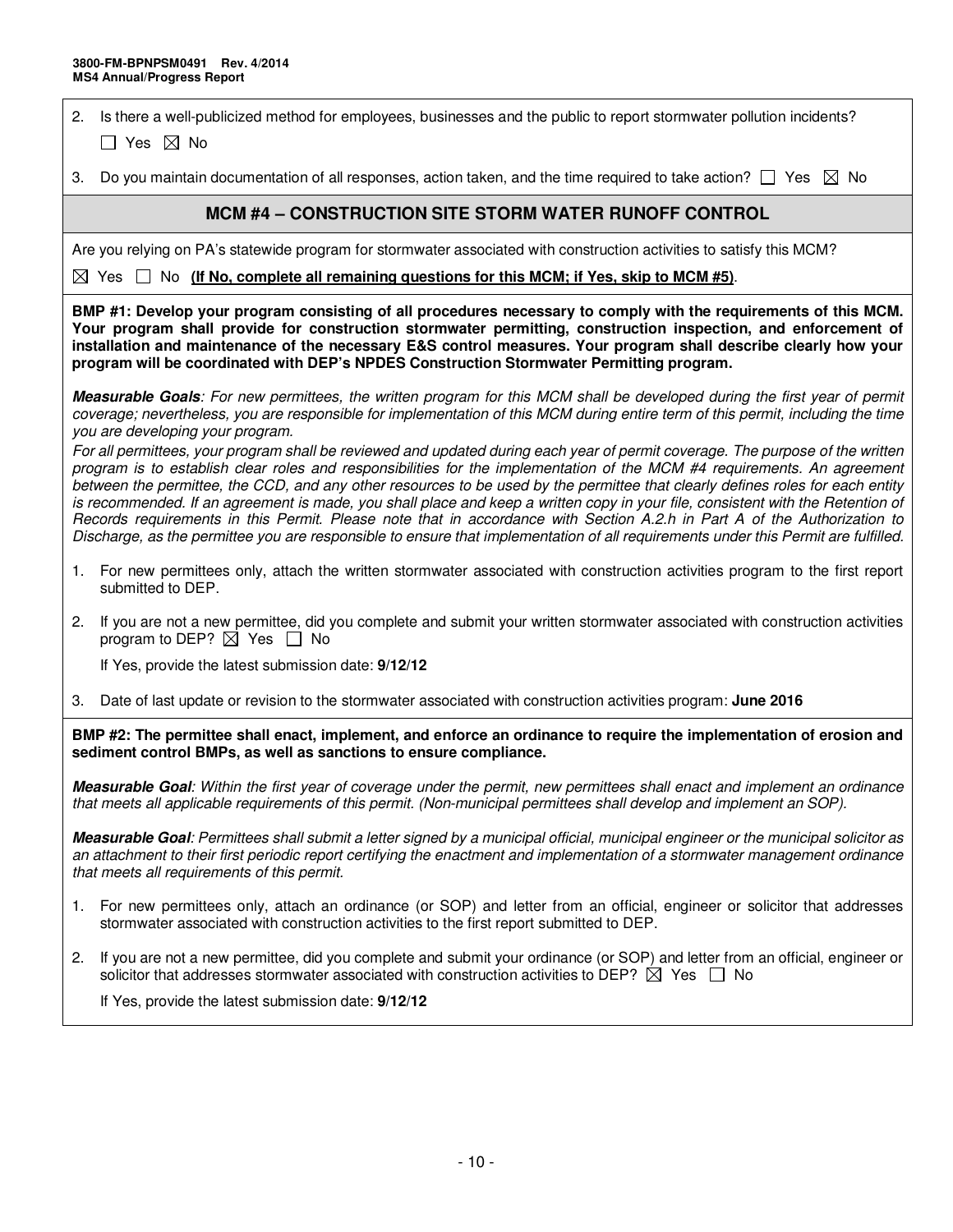**BMP #3: Develop and implement requirements for construction site operators to control waste at the construction site that may cause adverse impacts to water quality. While sediment is the most common pollutant of concern for MCM #4, there are other types of pollutants that also can be a concern and the intent of this BMP is to address these other types of pollutants, such as, but not limited to, discarded building materials, washout from concrete trucks, chemicals, litter, and sanitary waste.**

**Measurable Goal***: New permittees shall establish requirements to address this BMP by the end of the first year of permit coverage. Renewal permittees shall continue to implement existing requirements and update as necessary. This could be* implemented by written municipal ordinance/code provisions, by standard notes on the site plans, by any other written format *that accomplishes the objectives of this BMP, or by any combination of these measures. The goal of this BMP shall be communicated to construction site operators during pre-construction meetings. This BMP shall be implemented during each year of the MS4 permit. Permittees must prepare and maintain records of site inspections, including dates and results and you must maintain these records in accordance with the Retention of Records requirements in this Permit.*

1. Identify the mechanism(s) in place to regulate construction site operators and wastes produced at construction sites:

**The Code Enforcement Officer investigates complaints concerning the stockpiling and transporting of construction site wastes.** 

2. During the reporting period what has been the results of implementing the mechanism(s) described above?

**No complaints concerning construction site activities were received by the Township or the Westmoreland Conservation District during the reporting period.** 

**BMP #4: Develop and implement procedures for the receipt and consideration of public inquiries, concerns, and information submitted by the public (to the permittee) regarding local construction activities. The permittee shall demonstrate acknowledgement and consideration of the information submitted, whether submitted verbally or in writing.**

**Measurable Goal***: Permittees shall establish and implement a tracking system to keep a record of any submitted public information as well as your response, actions, and results. This BMP shall be implemented during each year of coverage under this General Permit and information should be submitted with the each periodic report.*

Describe the tracking system established for documenting public information concerning local construction activities and describe responses taken during the reporting period:

**Complaints are to be recorded in a log book by the Township and the Township Supervisors or Code Enforcement Officer will investigate and record on their findings and any actions taken.** 

# **MCM #5 – POST-CONSTRUCTION STORM WATER MANAGEMENT IN NEW DEVELOPMENT AND REDEVELOPMENT**

Are you relying on PA's statewide program for MCM #5 BMPs #1 - #3?  $\Box$  Yes  $\boxtimes$  No

(**If No, complete all remaining questions for this MCM; if Yes, skip to BMP #4**)

**BMP #1: Develop a written procedure that describes how the permittee shall address all required components of this MCM. Guidance can be found in the Pennsylvania Stormwater Best Management Practices Manual.**

**Measurable Goal***: The written procedure shall be developed by the end of the first year of permit coverage and be reviewed and*  updated every permit year thereafter, as needed. The intent of BMP #1 is for the permittee to describe how the listed tasks will *be accomplished.*

- 1. For new permittees only, attach your written procedure for post-construction management to the first report.
- 2. If you are not a new permittee, did you complete and submit your written procedure for post-construction management to DEP?  $\boxtimes$  Yes  $\Box$  No

If Yes, provide the latest submission date: **9/12/12**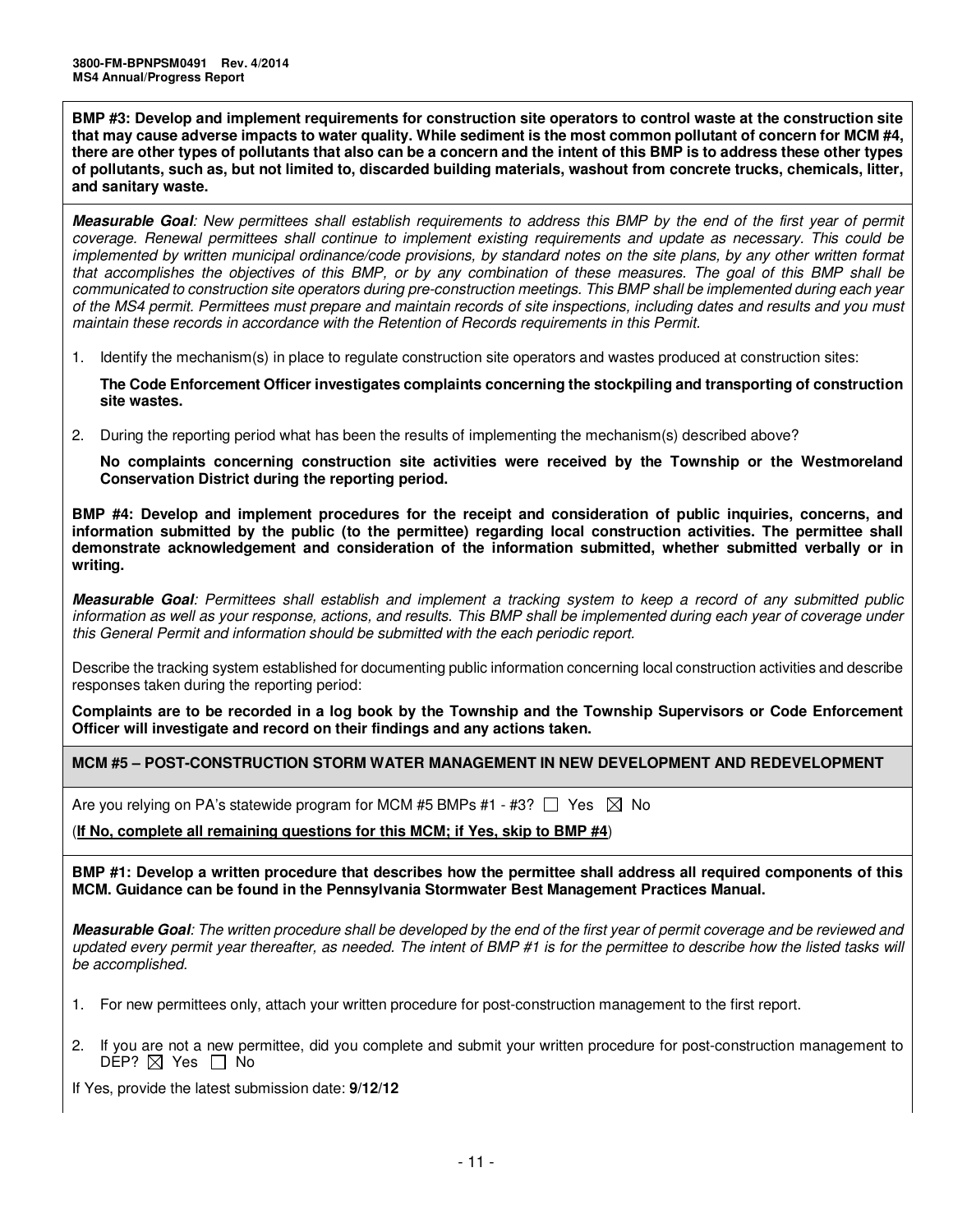3. Date of last review or update of post-construction management procedure: **June 2016**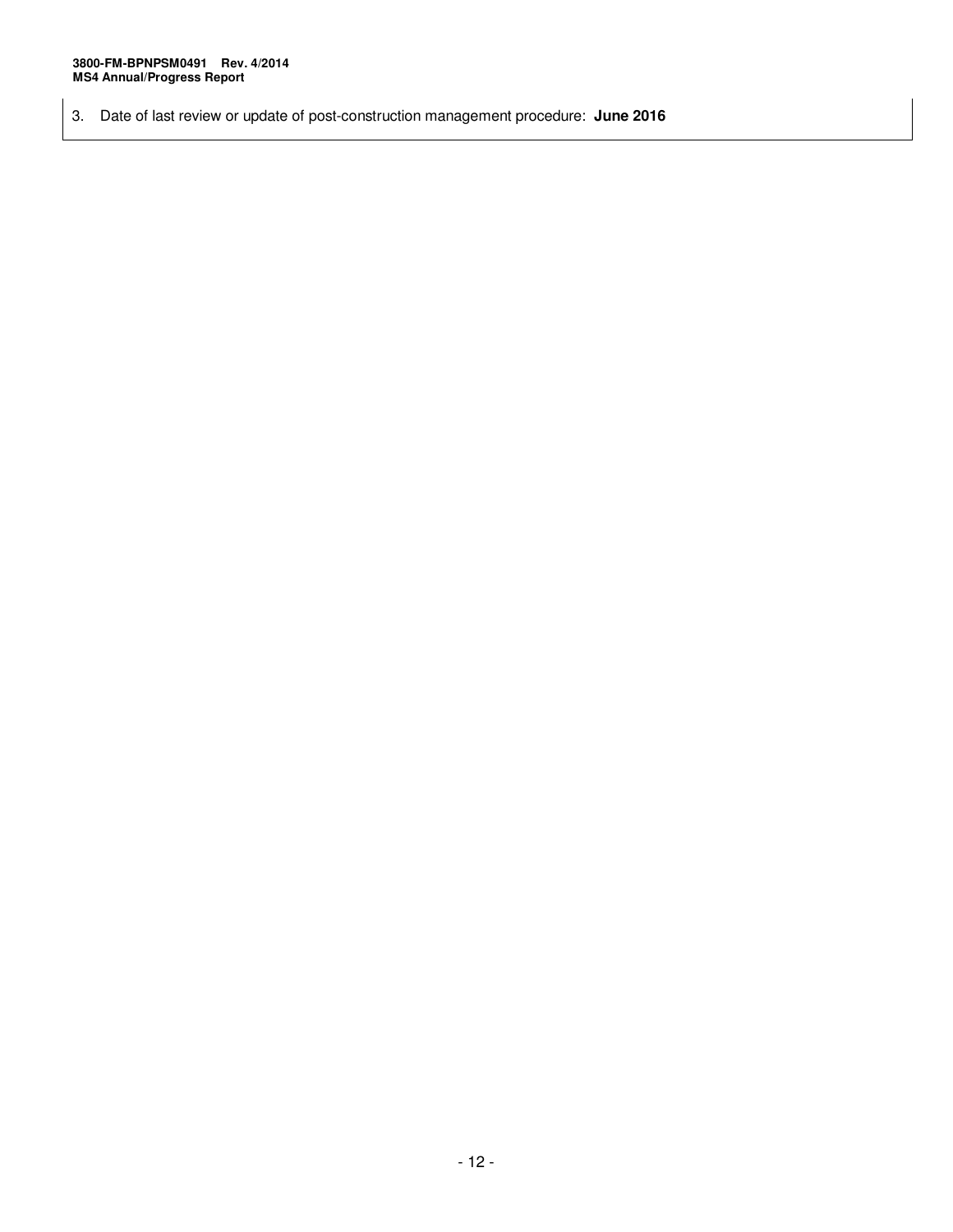**BMP #2: Require the implementation of a combination of structural and/or non-structural BMPs that are appropriate to the local community, that minimize water quality impacts, and that are designed to maintain pre-development runoff conditions. This requirement can be met by ensuring that the selected BMPs comply with the municipal Stormwater Management Ordinance that meets the requirements of the permit.**

**Measurable Goal***: All qualifying development or redevelopment projects shall be reviewed to ensure that their post-construction stormwater management plans and selected BMPs conform to the applicable requirements. A tracking system (e.g., database, spreadsheet, or written list) shall be maintained to record qualifying projects and their associated BMPs. In your records, you shall note if there are no qualifying projects in a calendar year.*

- 1. Number of development or redevelopment projects in urbanized area during reporting period: **1 ongoing**
- 2. Describe the tracking system in place:

**The Township receives building permit and land disturbance permit applications which are reviewed by the Township Code Enforcement Officer and, for sites over 1 acre, the County Conservation District. The township is working on updating the ordinance to change it to site 10,000 s.f.** 

3. Describe the structural and/or non-structural BMPs that were required for these projects:

**The one development that has been ongoing since 2014 utilizes a surface detention pond for stormwater management.**

**BMP #3: Ensure that controls are installed that shall prevent or minimize water quality impacts.**

**Measurable Goal***: All qualifying development or redevelopment projects shall be inspected during the construction phase to ensure proper installation of the approved structural PCSM BMPs. A tracking system (e.g., database, spreadsheet, or written list)* shall be implemented to track the inspections conducted and to track the results of the inspections (e.g., BMPs were, or were *not, installed properly). Permittees not relying on DEP's statewide QLP to satisfy requirements under this BMP shall summarize construction inspections and results in periodic reports. See BMP #6 for requirements related to post-construction inspection and tracking of PCSM BMPs to ensure that the operation and maintenance plan is being implemented.*

If there were development or redevelopment projects during the reporting period, attach documentation of inspections of PCSM BMPs to this report.

**BMP #4: The permittee shall enact, implement, and enforce an ordinance (municipal) or SOP or other regulatory mechanism (non-municipal) to address post-construction stormwater runoff from new development and redevelopment projects, as well as sanctions and penalties associated with non-compliance, to the extent allowable under State or local law.**

**Measurable Goal***: Within the first year of coverage under this permit, new permittees shall enact and implement a stormwater management ordinance (municipal) or SOP (non-municipal) that meets the requirements of this General Permit.*

**Measurable Goal***: All permittees shall submit a letter signed by a municipal official, municipal engineer or the municipal solicitor as an attachment to their first periodic report certifying the enactment of a stormwater management ordinance that meets the requirements of this General Permit.*

1. Do you have an ordinance (or SOP) to address post-construction stormwater runoff from new and redevelopment projects and does it include sanctions?  $\boxtimes$  Yes  $\Box$  No

If Yes, indicate the date of the ordinance or SOP: **3/2/04**

For new permittees only, attach a copy of the ordinance or SOP.

- 2. If you are not a new permittee, has the ordinance (or SOP) been submitted to DEP with a letter from an official, engineer or solicitor that certifies the enactment of an ordinance or SOP for PCSM activities?  $\boxtimes$  Yes  $\Box$  No
- 3. Do you have authority to take enforcement action for failure to properly operate and maintain stormwater practices/facilities?  $\boxtimes$  Yes  $\Box$  No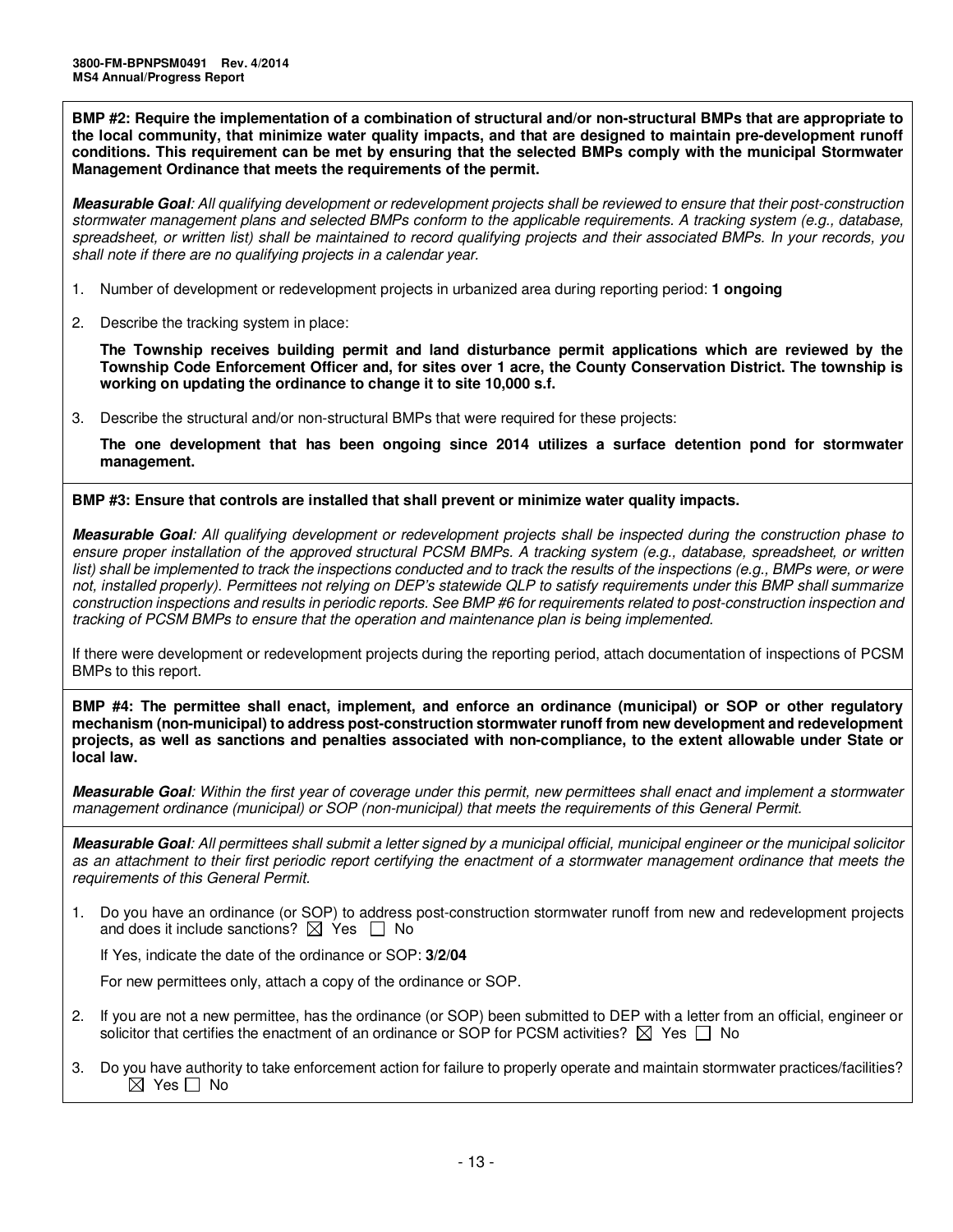**BMP #5: Develop and implement measures to encourage and expand the use of Low Impact Development (LID) in new and redevelopment. Measures also should be included to encourage retrofitting LID into existing development. DEP's Pennsylvania Stormwater Best Management Practices Manual provides guidance on implementing LID practices.**

**Measurable Goal***: In your inventory of development and redevelopment projects authorized for construction since March 10, 2003, that discharge stormwater to your regulated MS4s, indicate which projects incorporated LID practices and for each project list and track the BMPs that were used.*

**Measurable Goal***: Enact ordinances consistent with LID practices and repeal sections of ordinances that conflict with LID practices. Progress with enacting and updating your ordinances to enable the use of LID practices shall be summarized in the periodic reports.*

1. Identify ordinances enacted or updated during the reporting period to ensure consistency with LID practices:

No ordinances related to LID have been enacted or updated over the reporting period

### **BMP 6: Ensure adequate operation and maintenance of all post-construction stormwater management BMPs installed at all qualifying development or redevelopment projects (including those owned or operated by the permittee).**

**Measurable Goal***: Within the first year of coverage under this permit, new permittees shall develop and implement a written inspection program to ensure that stormwater BMPs are properly operated and maintained. The program shall include sanctions and penalties for non-compliance. All permittees shall review and update the inspection program annually and shall continue to implement this BMP.*

**Measurable Goal***: An inventory of PCSM BMPs shall be developed by permittees and shall be continually updated during the term of coverage under the permit as development projects are reviewed, approved, and constructed. This inventory shall include all PCSM BMPs installed since March 10, 2003 that discharge directly or indirectly to your regulated small MS4s. The inventory also should include PCSM BMPs discharging to the regulated small MS4 system that may cause or contribute to violation of water quality standard. The inventory shall include:* 

- *all PCSM BMPs that were installed to meet requirements in NPDES Permits for Stormwater Discharges Associated with Construction Activities approved since March 10, 2003;*
- *the exact location of the PCSM BMP (e.g., street address);*
- *information (e.g., name, address, phone number(s)) for BMP owner and entity responsible for BMP Operation and Maintenance (O&M), if different from BMP owner;*
- *the type of BMP and the year it was installed;*
- *maintenance required for the BMP type according to the Pennsylvania Stormwater BMP Manual or other manuals and resources;*
- *the actual inspection/maintenance activities for each BMP;*
- *an assessment by the permittee if proper operation and maintenance occurred during the year and if not, what actions the permittee has taken, or shall take, to address compliance with O&M requirements.*
- 1. For new permittees only, attach the written inspection program to ensure that stormwater BMPs are properly operated and maintained.
- 2. If you are not a new permittee, did you complete and submit your written inspection program to ensure that stormwater BMPs are properly operated and maintained to DEP?  $\boxtimes$  Yes  $\Box$  No If Yes, provide the latest submission date: **9/12/12**
- 3. How do you ensure that stormwater BMPs are properly operated and maintained? Explain if you rely on means other than municipal inspections to ensure adequate O&M (consistent with your stormwater ordinance). **Post-Construction Stormwater BMP O&M agreements are executed between the owner and the Township. Inspections are conducted by the building code officer and/or the Westmoreland Conservation District**
- 4. Date that inspection program was last reviewed or updated: **June 2016**
- 5. Total number of sites with PCSM BMPs installed as of the date of this report: **3**
- 6. Total number of sites inspected during this reporting period: **0**
- 7. Number of sites found to have PCSM BMP deficiencies: **0**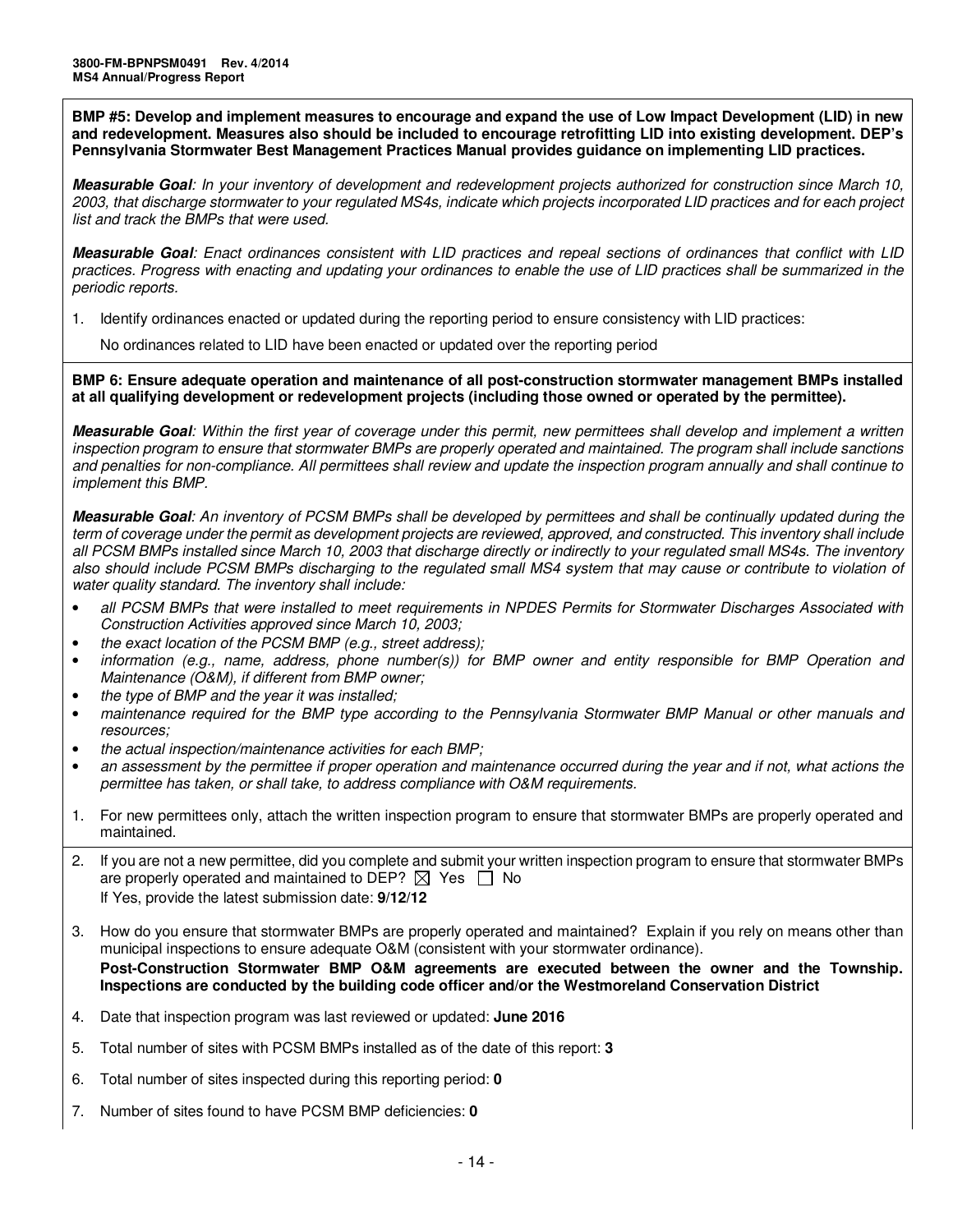8. Number of enforcement actions taken during this reporting period: **0**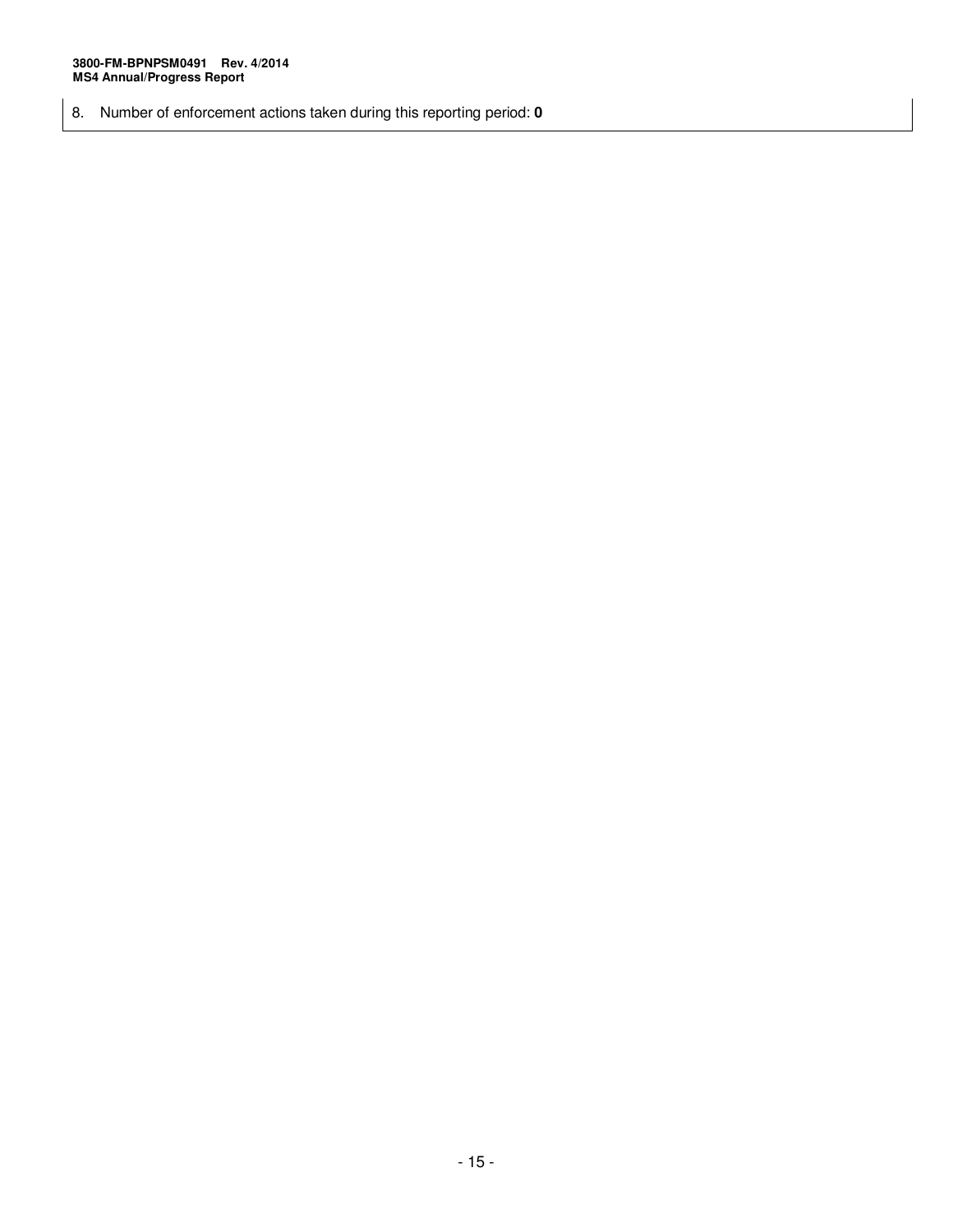# **MCM #6 – POLLUTION PREVENTION / GOOD HOUSEKEEPING**

**BMP #1: Identify and document all facilities and activities that are owned or operated by the permittee and have the potential for generating stormwater runoff to the regulated small MS4. This includes activities conducted by contractors for the permittee. Activities may include the following: street sweeping; snow removal/deicing; inlet/outfall cleaning; lawn/grounds care; general storm sewer system inspections and maintenance/repairs; park and open space maintenance; municipal building maintenance; new construction and land disturbances; right-of-way maintenance; vehicle operation, fueling, washing and maintenance; and material transfer operations, including leaf/yard debris pickup and disposal procedures. Facilities can include streets; roads; highways; parking lots and other large paved surfaces; maintenance and storage yards; waste transfer stations; parks; fleet or maintenance shops; wastewater treatment plants; stormwater conveyances (open and closed pipe); riparian buffers; and stormwater storage or treatment units (e.g., basins, infiltration/filtering structures, constructed wetlands, etc.).** 

**Measurable Goal***: By the end of the first year of permit coverage, new permittees shall identify and document all types of municipal operations, facilities and activities and land uses that may contribute to stormwater runoff within areas of municipal operations that discharge to the regulated small MS4. Renewal permittees should have completed this list during the previous permit term. For all permittees, this information shall be reviewed and updated each year of permit coverage, as needed. Part of this effort shall include maintaining a basic inventory of various municipal operations and facilities.*

- 1. Have you identified all facilities and activities owned and operated by the permitee that have the potential to generate stormwater runoff into the MS4?  $\boxtimes$  Yes  $\Box$  No
- 2. When was the inventory last reviewed? **9/12/12**
- 3. When was it last updated? **June 2016**
- 4. How many new facilities and/or activities were added to this inventory during this reporting period? **0**

**BMP #2: Develop, implement and maintain a written operation and maintenance (O&M) program for all municipal operations and facilities that could contribute to the discharge of pollutants from the regulated small MS4s, as identified under BMP #1. This program (or programs) shall address municipally owned stormwater collection or conveyance systems, but could include other areas (as identified under BMP #1). The O&M program(s) should stress pollution prevention and good housekeeping measures, contain site-specific information, and address the following areas:**

- **Management practices, policies, procedures, etc. shall be developed and implemented to reduce or prevent the discharge of pollutants to your regulated small MS4s. You should consider eliminating maintenance-area discharges from floor drains and other drains if they have the potential to discharge to storm sewers.**
- **Maintenance activities, maintenance schedules, and inspection procedures to reduce the potential for pollutants to reach your regulated small MS4s. You also should review your procedures for maintaining your stormwater BMPs.**
- **Controls for reducing or eliminating the discharge of pollutants from streets, roads, highways, municipal parking lots, maintenance and storage yards, waste transfer stations, fleet or maintenance shops with outdoor storage areas, and salt / sand (anti-skid) storage locations and snow disposal areas.**
- **Procedures for the proper disposal of waste removed from your regulated small MS4s and your municipal operations, including dredge spoil, accumulated sediments, trash, household hazardous waste, used motor oil, and other debris.**

**Measurable Goal***: During the first year of permit coverage, new permittees shall develop and implement a written O&M program that complies with BMPs #1 and #2. Renewal permittees shall continue to implement their existing program. All permittees shall review the O&M program annually, edit as necessary, and continue to implement during every year of permit coverage.*

- 1. For new permittees only, attach the written O&M program to the first Annual Report.
- 2. If you are not a new permittee, did you complete and submit your written O&M program to DEP?  $\boxtimes$  Yes  $\Box$  No

If Yes, provide the latest submission date: **9/12/12**

3. Date of last review or update to O&M program: **June 2016**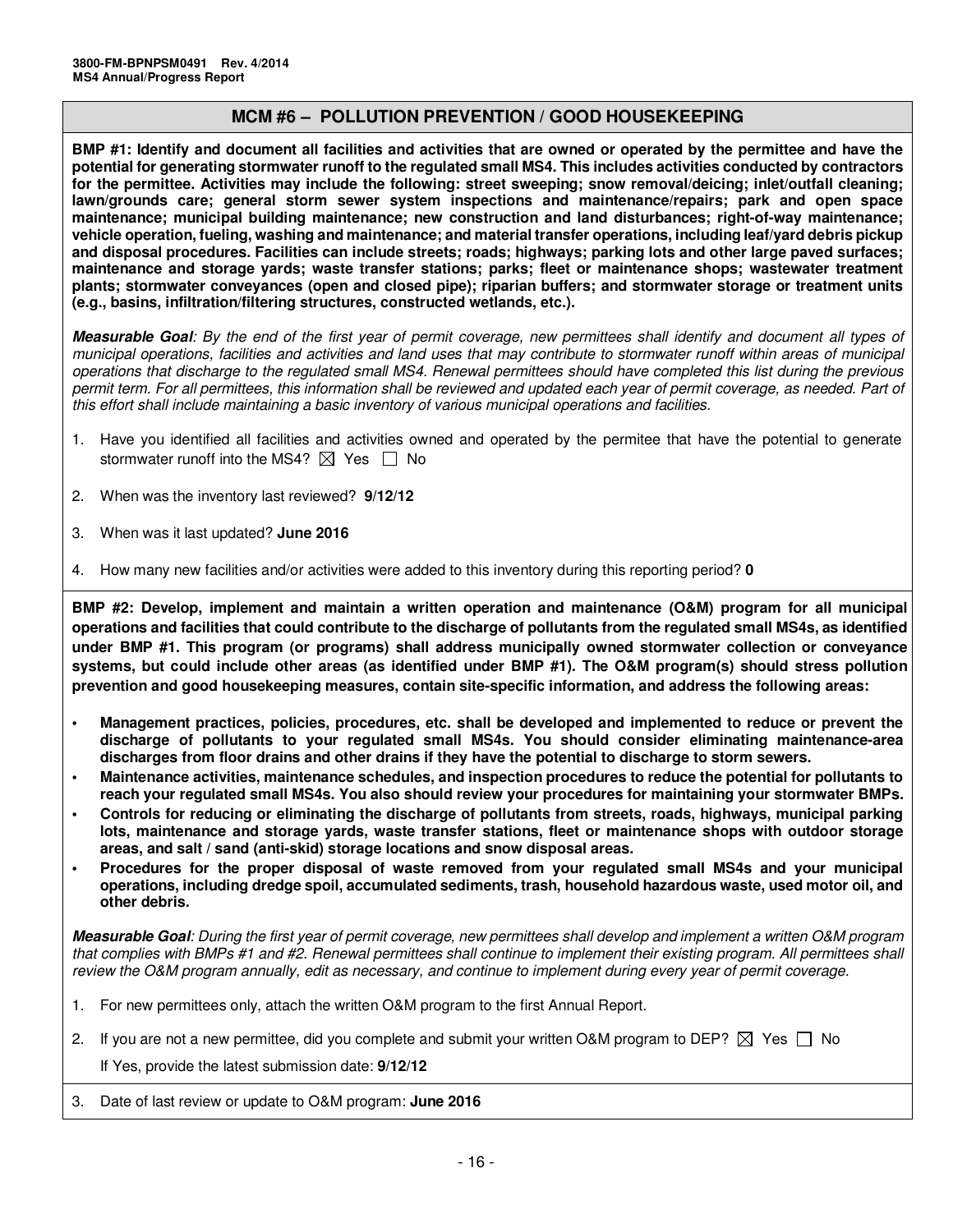**BMP #3: Develop and implement an employee training program that addresses appropriate topics to further the goal of preventing or reducing the discharge of pollutants from municipal operations to your regulated small MS4s. The program may be developed and implemented using guidance and training materials that are available from federal, state or local agencies, or other organizations. Any municipal employee or contractor shall receive training. This could include public works staff, building / zoning / code enforcement staff, engineering staff (on-site and contracted), administrative staff, elected officials, police and fire responders, volunteers, and contracted personnel. Training topics should include operation, inspection, maintenance and repair activities associated with any of the municipal operations / facilities identified under BMP #1. Training should cover all relevant parts of the permittee's overall stormwater management program that could affect municipal operations, such as illicit discharge detection and elimination, construction sites, and ordinance requirements.**

**Measurable Goal***: During the first year of permit coverage, new permittees shall develop and implement a training program that*  identifies the training topics that will be covered, and what training methods and materials will be used. Renewal permittees shall *continue to operate under their existing program. All permittees shall review the training program annually, edit it as necessary, and continue to implement it during every year of permit coverage.*

**Measurable Goal***: Your employee training shall occur at least annually (i.e., during each permit coverage year) and shall be fully documented in writing and reported in your periodic reports. Documentation shall include the date(s) of the training, the names of attendees, the topics covered, and the training presenter(s).*

- 1. For new permittees only, attach the written training program to the first Annual Report.
- 2. If you are not a new permittee, did you complete and submit your written training program to DEP?  $\boxtimes$  Yes  $\Box$  No If Yes, provide the latest submission date: **9/12/12**
- 3. Date of last review or update to training program: **June 2016**
- 4. Identify the date(s) of employee training, the names of attendees, the topics covered, and the training presenters: **No training related to MS4 was completed during this reporting period.**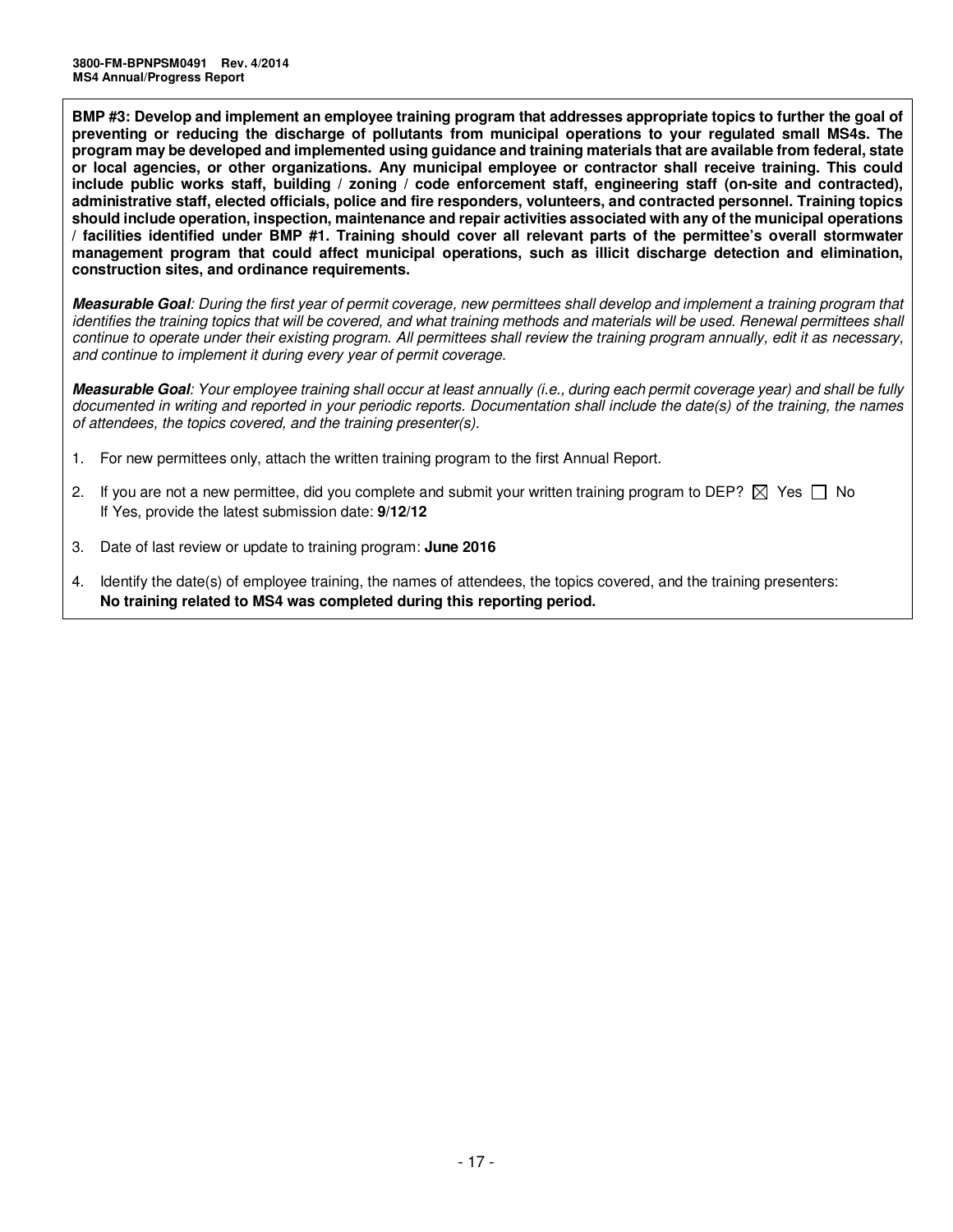| <b>BEST MANAGEMENT PRACTICES (BMPs)</b>                                                                                                                                                                                                                                                                                                                                |                                                                                                                   |  |  |  |  |  |  |
|------------------------------------------------------------------------------------------------------------------------------------------------------------------------------------------------------------------------------------------------------------------------------------------------------------------------------------------------------------------------|-------------------------------------------------------------------------------------------------------------------|--|--|--|--|--|--|
| Provide an assessment of the appropriateness of the BMPs implemented to date, and identify any steps that will be taken to<br>address deficiencies in the BMPs or make changes to BMPs or other aspects of the SWMP developed by the permittee.                                                                                                                        |                                                                                                                   |  |  |  |  |  |  |
| No structural BMPs implemented by the Township to date. The Township will evaluate sites such as the Township's<br>municipal complex and the Derry Area Middle School and High School campus for structural BMPs.                                                                                                                                                      |                                                                                                                   |  |  |  |  |  |  |
|                                                                                                                                                                                                                                                                                                                                                                        |                                                                                                                   |  |  |  |  |  |  |
|                                                                                                                                                                                                                                                                                                                                                                        |                                                                                                                   |  |  |  |  |  |  |
| <b>MS4 TMDL Plan</b>                                                                                                                                                                                                                                                                                                                                                   | <b>Chesapeake Bay Pollutant Reduction Plan (CBPRP)</b>                                                            |  |  |  |  |  |  |
| Is the permittee required to develop an MS4 TMDL Plan?<br>$\boxtimes$ Yes $\Box$ No                                                                                                                                                                                                                                                                                    | Is the permittee required to develop a CBPRP?<br>$\Box$ Yes $\boxtimes$ No                                        |  |  |  |  |  |  |
| What is the status of the TMDL Design Details                                                                                                                                                                                                                                                                                                                          | What is the status of the CBPRP (if applicable)?                                                                  |  |  |  |  |  |  |
| (if applicable)?<br>$\boxtimes$ Under Development (Due Date:<br>□ Submitted to DEP (Submission Date:                                                                                                                                                                                                                                                                   | Under Development (Due Date:<br>Submitted to DEP (Submission Date:                                                |  |  |  |  |  |  |
| $\Box$ Approved by DEP (Approval Date:                                                                                                                                                                                                                                                                                                                                 | Approved by DEP (Approval Date:                                                                                   |  |  |  |  |  |  |
| activities identified in those plans:                                                                                                                                                                                                                                                                                                                                  | For permittees with DEP-approved MS4 TMDL Plans and/or CBPRPs, describe progress with implementing BMPs and other |  |  |  |  |  |  |
| TMDL Not Applicable to MS4 Pollutant reduction strategy.                                                                                                                                                                                                                                                                                                               |                                                                                                                   |  |  |  |  |  |  |
|                                                                                                                                                                                                                                                                                                                                                                        |                                                                                                                   |  |  |  |  |  |  |
|                                                                                                                                                                                                                                                                                                                                                                        |                                                                                                                   |  |  |  |  |  |  |
|                                                                                                                                                                                                                                                                                                                                                                        |                                                                                                                   |  |  |  |  |  |  |
|                                                                                                                                                                                                                                                                                                                                                                        |                                                                                                                   |  |  |  |  |  |  |
|                                                                                                                                                                                                                                                                                                                                                                        |                                                                                                                   |  |  |  |  |  |  |
|                                                                                                                                                                                                                                                                                                                                                                        |                                                                                                                   |  |  |  |  |  |  |
| For permittees with DEP-approved MS4 TMDL Plans and/or CBPRPs, complete the section below. Identify the required pollutant<br>reductions (for those with MS4 TMDL Plans) or pollutant reductions committed to by the permittee (for those with CBPRPs) and<br>the cumulative reductions achieved through implementing the BMPs, as of the end of the reporting period: |                                                                                                                   |  |  |  |  |  |  |
| TMDL Not Applicable to MS4 Pollutant reduction strategy.                                                                                                                                                                                                                                                                                                               |                                                                                                                   |  |  |  |  |  |  |
|                                                                                                                                                                                                                                                                                                                                                                        |                                                                                                                   |  |  |  |  |  |  |
|                                                                                                                                                                                                                                                                                                                                                                        |                                                                                                                   |  |  |  |  |  |  |
|                                                                                                                                                                                                                                                                                                                                                                        |                                                                                                                   |  |  |  |  |  |  |
|                                                                                                                                                                                                                                                                                                                                                                        |                                                                                                                   |  |  |  |  |  |  |
|                                                                                                                                                                                                                                                                                                                                                                        |                                                                                                                   |  |  |  |  |  |  |
|                                                                                                                                                                                                                                                                                                                                                                        |                                                                                                                   |  |  |  |  |  |  |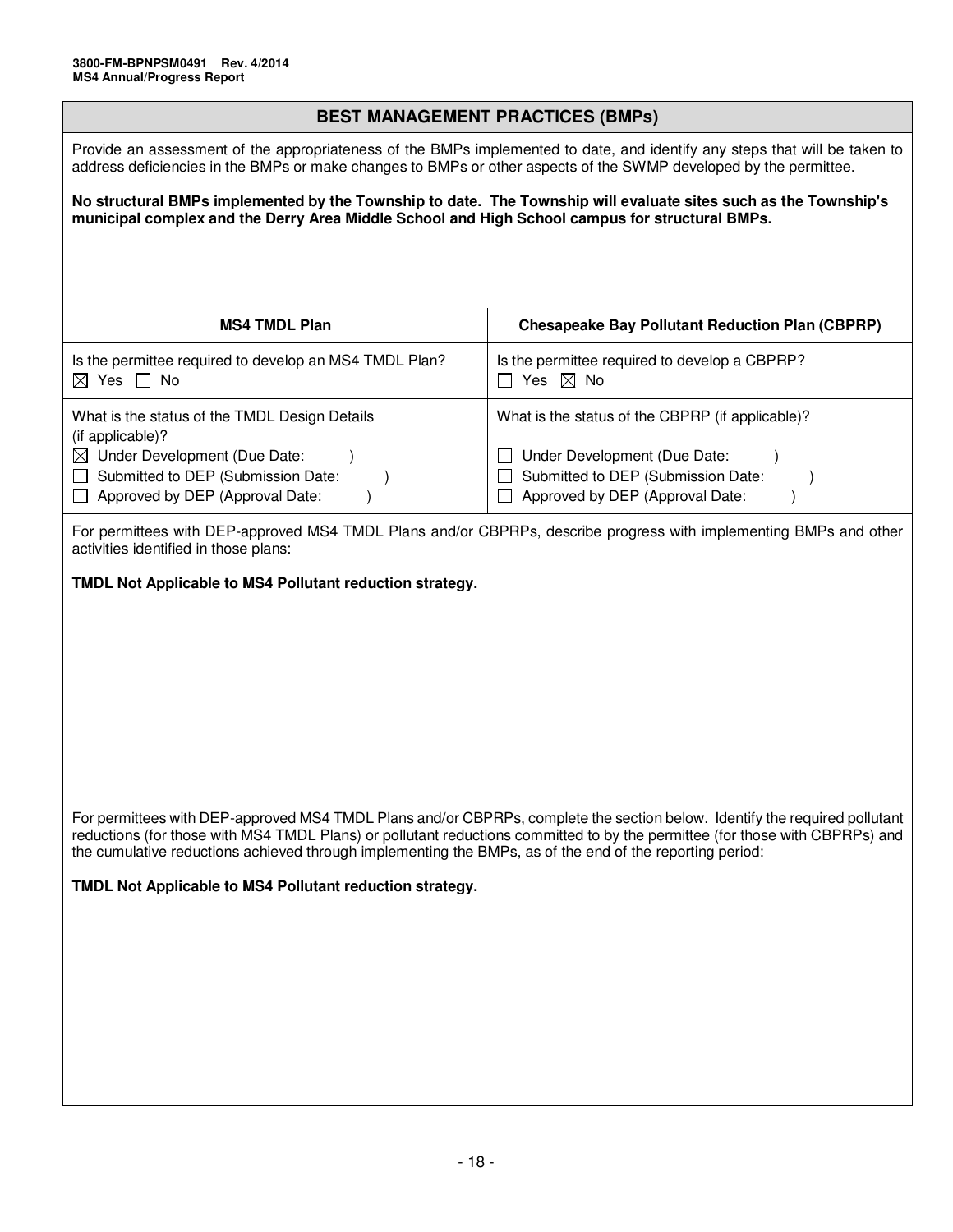# **BMP INVENTORY**

List all new structural BMPs installed and ongoing non-structural BMPs implemented in the urbanized area during the reporting period that are being used toward achieving load reductions in the permittee's MS4 TMDL Plan and/or CBPRP. Provide a name or description for each BMP, the area, in square feet (sf) that drains to each BMP (drainage area (DA)) (if applicable), the location of the BMP (latitude and longitude), the name of the water body that receives discharges from the BMP (if applicable), the date the BMP was installed or implemented, and whether the BMP was completed pursuant to an NPDES permit for stormwater associated with construction activities or other NPDES permit (check box if done under an NPDES permit).

 $\overline{\phantom{a}}$ 

| <b>BMP Name / Description</b> | DA (sf) | Latitude               | Longitude             | <b>Receiving Waters</b> | Date Installed or<br>Implemented | <b>NPDES</b><br>Permit? |
|-------------------------------|---------|------------------------|-----------------------|-------------------------|----------------------------------|-------------------------|
|                               |         | $0 \qquad$ , $\qquad$  | $0 \qquad$ , ,,       |                         |                                  | $\Box$                  |
|                               |         | $0 \qquad$ , $n$       | $0 \qquad$ , $\qquad$ |                         |                                  | $\Box$                  |
|                               |         | $0 \qquad$ , $\qquad$  | $0 \qquad$ , $\qquad$ |                         |                                  | $\Box$                  |
|                               |         | $0 \qquad$ , $\qquad$  | $0 \qquad$ , $\qquad$ |                         |                                  | $\Box$                  |
|                               |         | $0 \qquad$ , $\qquad$  | $0 \qquad$ , $\qquad$ |                         |                                  | $\Box$                  |
|                               |         | $0 \qquad$ , $\qquad$  | $0 \qquad$ , $\qquad$ |                         |                                  | $\Box$                  |
|                               |         | $0 \qquad$ , $\qquad$  | $0 \qquad$ , $\qquad$ |                         |                                  | $\Box$                  |
|                               |         | $0 \qquad$ , $\qquad$  | $0 \qquad$ , $\qquad$ |                         |                                  | $\Box$                  |
|                               |         | $0 \qquad$ , $\qquad$  | $0 \qquad$ , $\qquad$ |                         |                                  | $\Box$                  |
|                               |         | $0 \qquad$ , $\qquad$  | $0 \qquad$ , $\qquad$ |                         |                                  | $\Box$                  |
|                               |         | $0 \qquad$ , $\qquad$  | $0 \qquad$ , $\qquad$ |                         |                                  | $\Box$                  |
|                               |         | $0 \qquad$ , $\qquad$  | $0 \qquad$ , $\qquad$ |                         |                                  | $\Box$                  |
|                               |         | $0 \qquad$ , $\qquad$  | $0 \qquad$ , $\qquad$ |                         |                                  | $\Box$                  |
|                               |         | $0 \qquad$ , $\qquad$  | $0 \qquad$ , $\qquad$ |                         |                                  | $\Box$                  |
|                               |         | $0 \qquad 1 \qquad 11$ | $0 \qquad$ , $\qquad$ |                         |                                  | $\Box$                  |
|                               |         | $0 \qquad$ , $n$       | $0 \qquad$ , $\qquad$ |                         |                                  | $\Box$                  |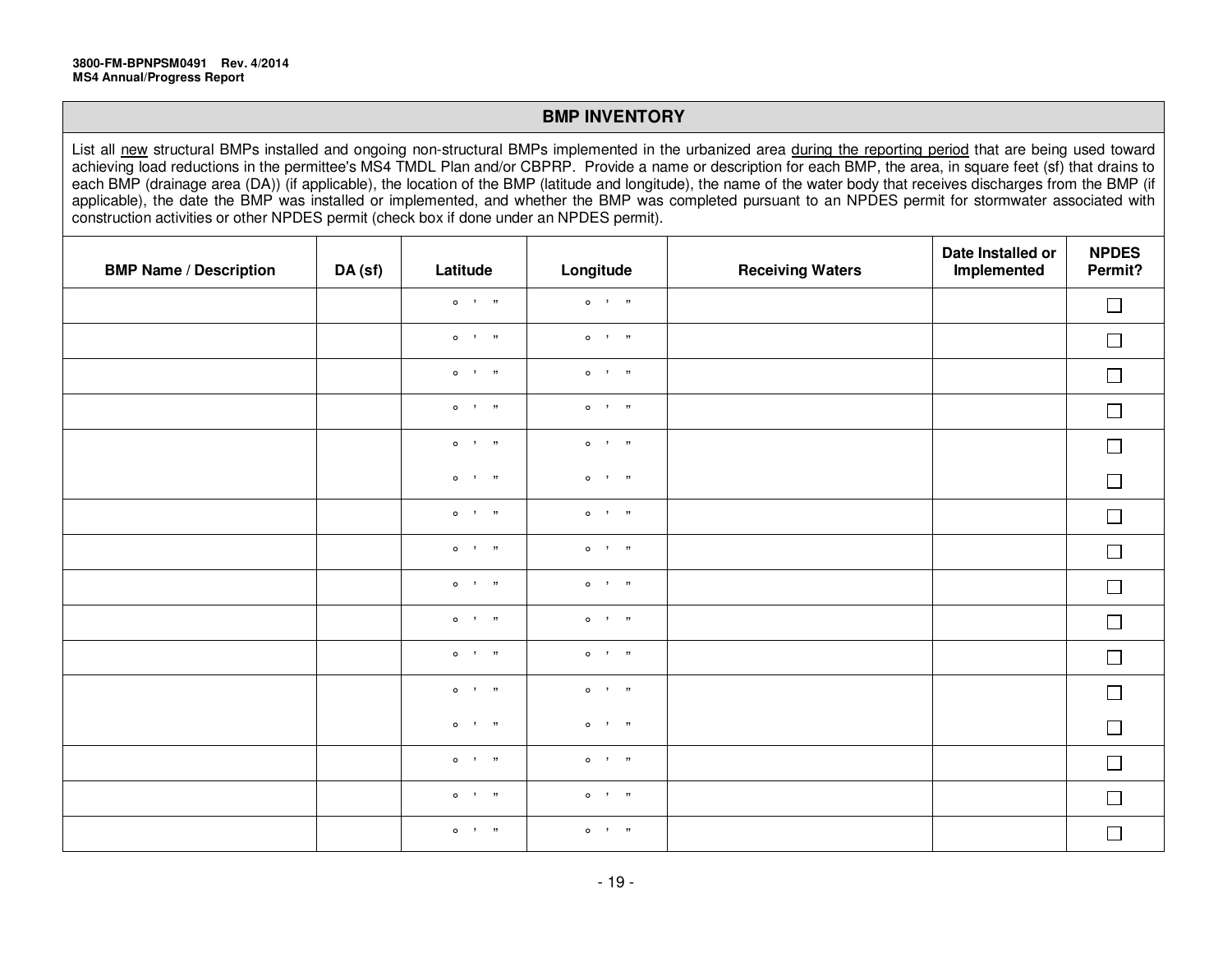# **OTHER REQUIRED REPORT ELEMENTS**

Identify the progress towards achieving the statutory requirements of reducing the discharge of pollutants to the Maximum Extent Practicable (MEP) and complying with water quality standards.

**The Township will continue to provide flyers, brochures and educational posters at the Township office as well as add an MS4 webpage to its website. Storm inlet markings will be provided in developed areas and outfall screenings will continue to be conducted by Township personnel. The Township is working toward revising its SWM ordinance to meet the latest MS4 requirements.** 

Provide a summary of stormwater activities planned during the next reporting cycle (not identified previously in this report):

**Continue development of MS4 map; conduct outfall screenings; clean and maintain existing storm sewer system; rebuild inlets; update SWM ordinance**

Provide a summary of notices, intergovernmental agreements and other relevant documents if the permittee is relying on another governmental entity to satisfy any of its permit obligations

**The Township does not rely on any other government entities to satisfy its permit requirements.**